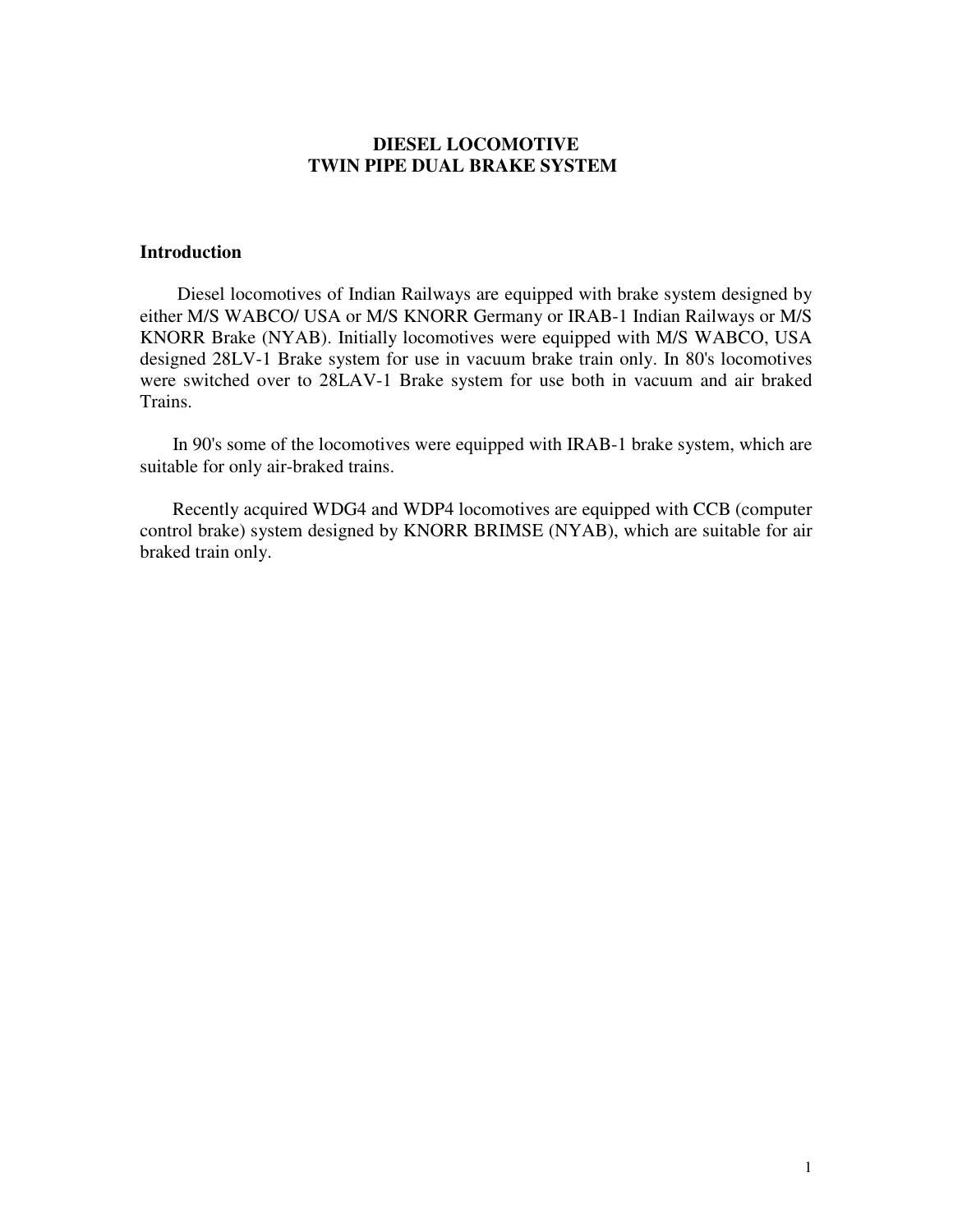## **Air circuits of 28 LAV-1 brake system**

- 1. Independent brake system (Loco brake)
- 2. Vacuum train brake system
- 3. Brake pipe system (Air train brake)
- 4. Feed pipe system
- 5. Proportionate brake system
- 6. Safety devices
- 7. Multi unit operation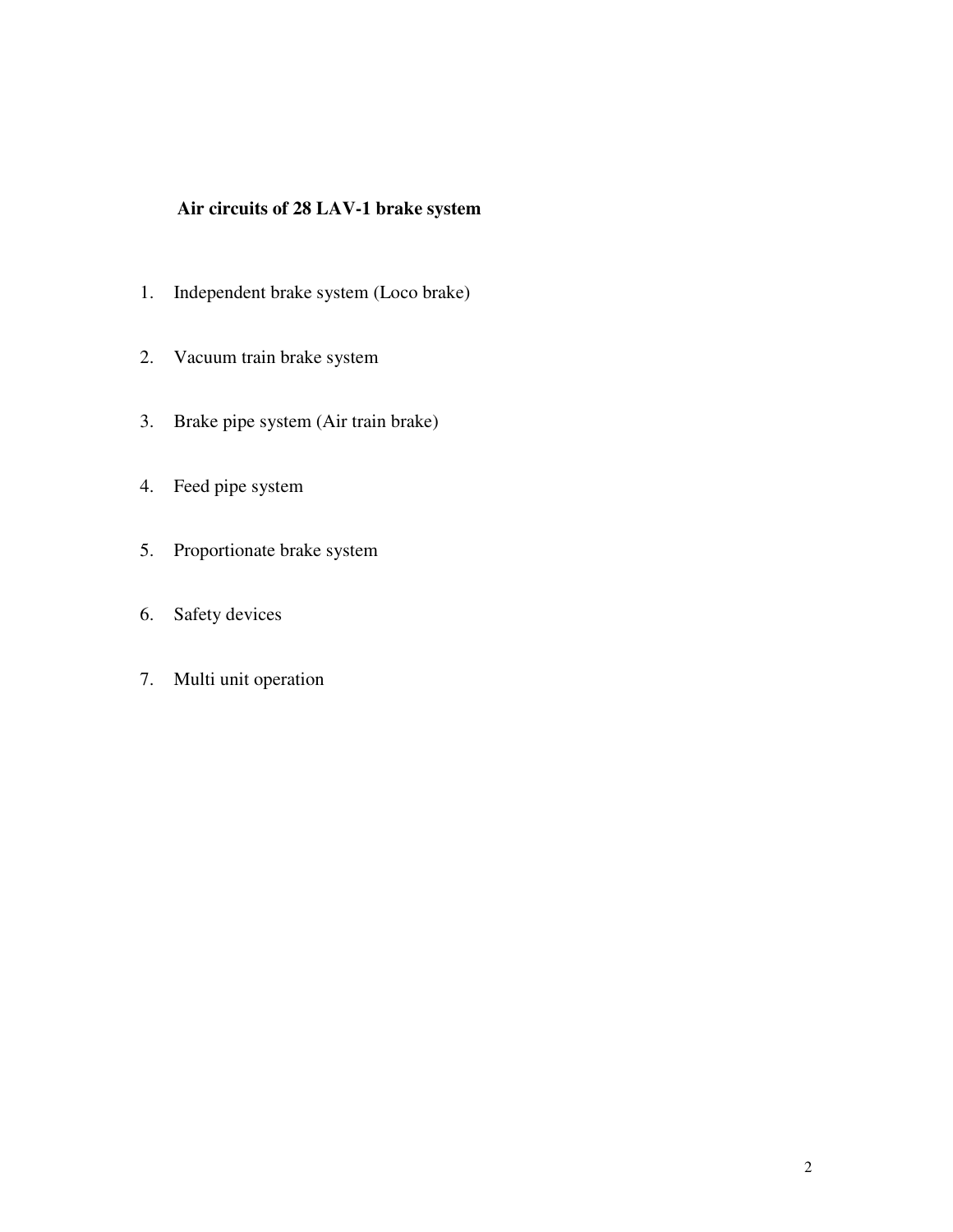## **Important feature of the 28LAV-1 brake system**

1.Locomotive brakes may be applied with any desired pressure between the minimum and maximum. This pressure will be maintained automatically in the locomotive brake cylinders against normal leakage from them.

2. The locomotive brakes can be graduated on & off with either the automatic or the independent brake valve.

3. It is always possible to release the locomotive brakes with the independent brake valve, even when automatically applied.

4. The maximum braking position emergency, ensuring the shortest possible stops distance.

5. It is always possible to haul both vacuum / air brake trains.

6. Automatic brake application and power cut off with idle rpm of engine is always possible during train parting.

7. Multiple unit operation is also possible.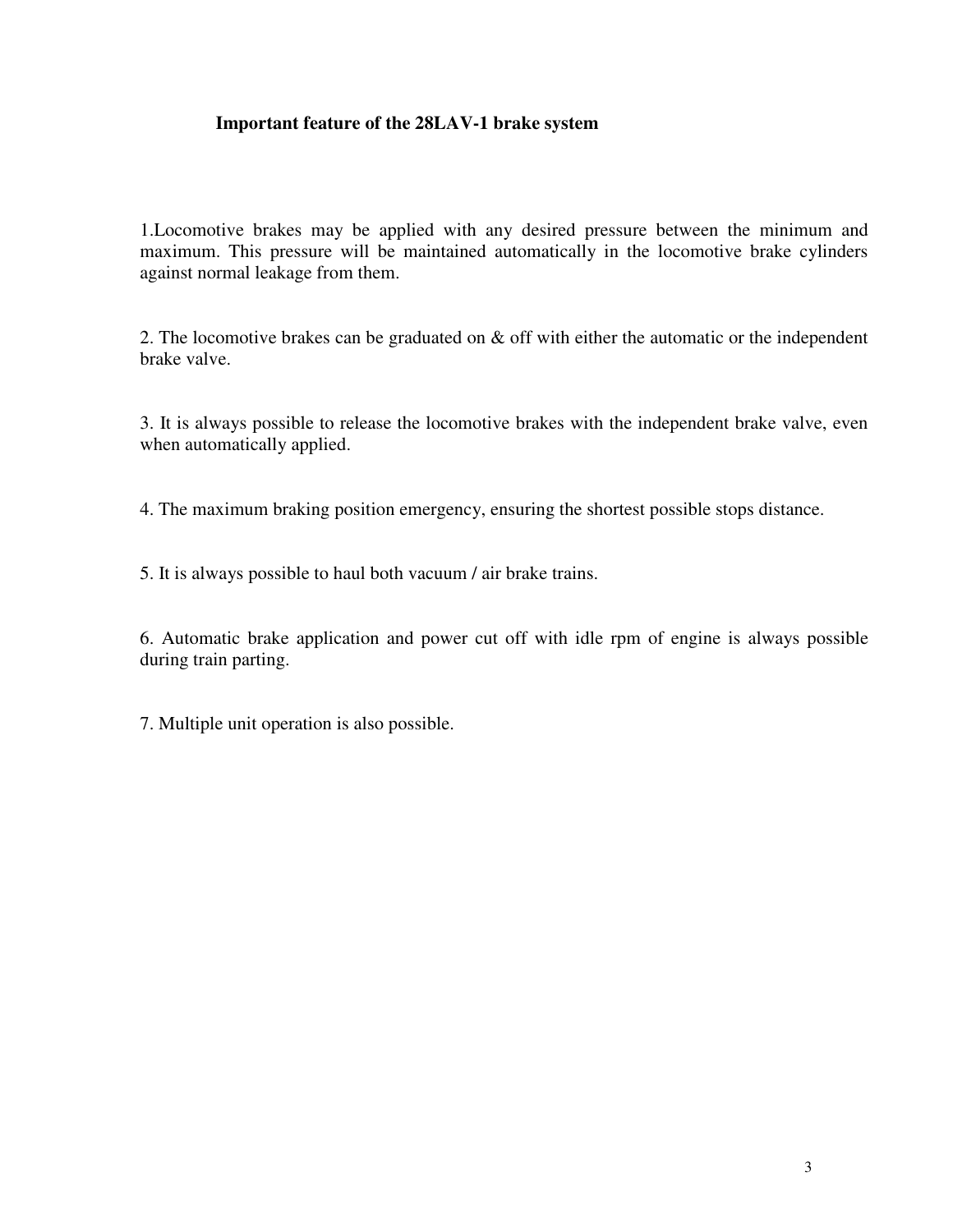## **Independent Brake system (Loco Brake)**

#### **Introduction**

 Loco brake system is provided to stop the Locomotive, whenever it runs as light engine. It is purely compressed air brake system known as independent brake system. For this separate air circuit is provided in 28LAV-1 & IRAB-1 Brake system which is independent to other air circuit. SA9 Independent brake valve is provided in driving control stand for application & release of loco brake. Valve has three positions ie. quick release, release and application.

#### **Purpose of this system**

 Independent Brake System is designed to apply and release brake on locomotive. When locomotive is moving itself Independent Brake is applied.

#### **Loco brake valves**

 System consists SA9 Independent Brake valve, Double check valve and C2-Relay valve.

#### **Description of loco brake (Independent brake) system**

 The SA9 Valve handle is kept normally in release position (right side). MR air is always available at port no.30 of SA9 valve. When handle is brought in application potion (left side) than SA9 port 30 connects port 20 and starts supplying pilot air to C2- Relay air valve. The pilot air passes through MU2B Valve port no. 2&20 and inters to C2-Relay at port no.2. See the line diagram of loco brake system. The pilot air pressure depends upon the handle position, at maximum it is 3.5kg/cm2. The C2-relay air valve actuates after getting pilot air and connects MR pressure to brake cylinders of locomotive through port no.1&3. The brake cylinder pressure depends upon pilot air pressure, supplied into C2-Relay chamber through port no.2. For full brake application SA9 handle is moved to maximum travel position. In this way independent brake/loco brake is applied. There is a gauge line taken from front truck of locomotive to driver's cabin control stand for indicating brake cylinder pressure. When SA9 handle is placed in release position, loco brakes are released. How MR air is reduced to 3.5kg/cm2 see internal function of the SA9 valve & C2-Relay valve.

 SA9 Brake valve handle is normally kept in release position. Loco brake can be applied through SA9 Valve handle. It can be applied any desired pressure between the minimum and maximum. This pressure will be automatically maintained in the locomotive brake cylinders against normal leakage from them. The locomotive brake can be graduated on and off with either the automatic (A9) or the independent brake valves (SA9). It is always possible to release the locomotive brakes with the SA9 valve.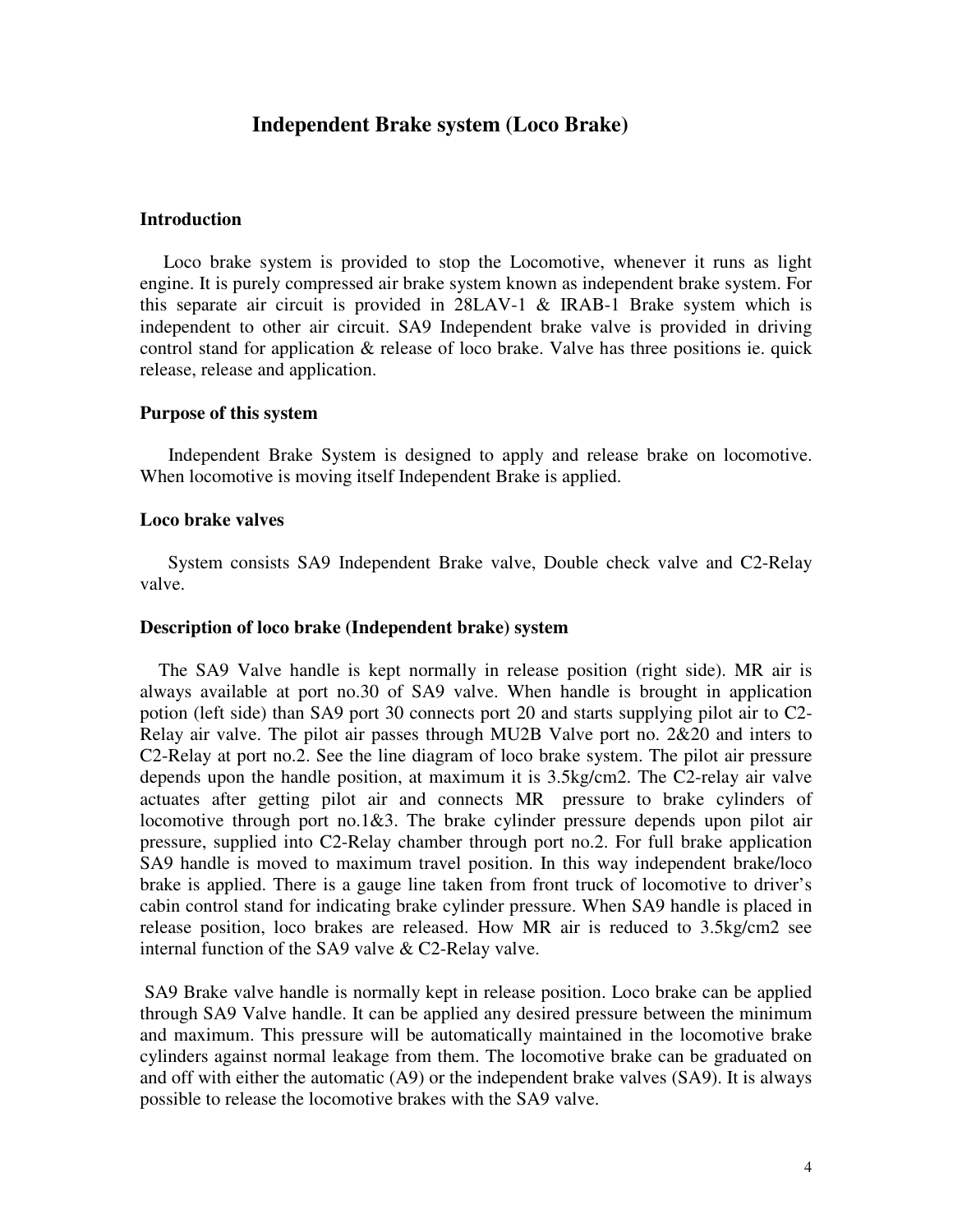#### **VACCUM BRAKE SYSTEM**

#### **Introduction**

 Indian Railway runs both the trains vacuum and air brake. In vacuum brake train brakes are controlled through vacuum of train pipe. After coupling the locomotive to the vacuum brake train the vacuum is obtained in train pipe. An exhauster unit is provided to create the vacuum in the train pipe as well as the Vacuum cylinders of each coach/wagon. A9 automatic brake valve is provided in driving control stand through which vacuum is controlled. Normally valve handle is kept in release position.

#### **Purpose of this system**

 This system is designed to apply and release brakes on vacuum brake train. Which is achieved through A9 Automatic Brake valve.

#### **Vacuum brake system valves**

 System consists A9 Automatic Brake valve, VA1B Control valve and HS4 Control valve.

#### **Description of Vacuum Brake system**

 Locomotive and train has a long vacuum brake pipe, in which 56cm vac. is maintained through an exhauster unit. There is a VA1B control valve in between train pipe and exhauster unit, which controls 56cm vac.in train pipe. A9 automatic brake valve is provided in driving control stand to apply vacuum brake on train. When A9 handle is placed in application zone, train pipe vacuum drops and brakes are applied through vacuum cylinders of coaches.

 The function of A9valve is to supply control pressure to Add.C2-Relay valve. The function of VA1Bcontrol valve is to maintain 56cm vac. in train pipe. The function of HS4 valve is to supply 1.7kg/cm2-air pressure to bottom chamber of VA1B control valve at port no.1. Other valves are provided in this circuit for MU operation. See line diagram of vacuum brake circuit.

#### Charging of system

 Air at 8 to 10kg/cm2 pressure is charged at different valves through MR-2. See the line diagram of vacuum system. Port no.30 of A9 valve, port no.1 of Add.C2-Relay valve and port no.1 of HS4 control pressure valve. A9 valve handle is kept at release position normally. Simultaneously A9valve will supply control pressure to Add. C2-Relay valve, through MU2B valve. After getting supply of control pressure, Add.c2-relay valve will supply 5kg/cm2 pressure to BP pipe. BP pipe is connected to VA1B control valve top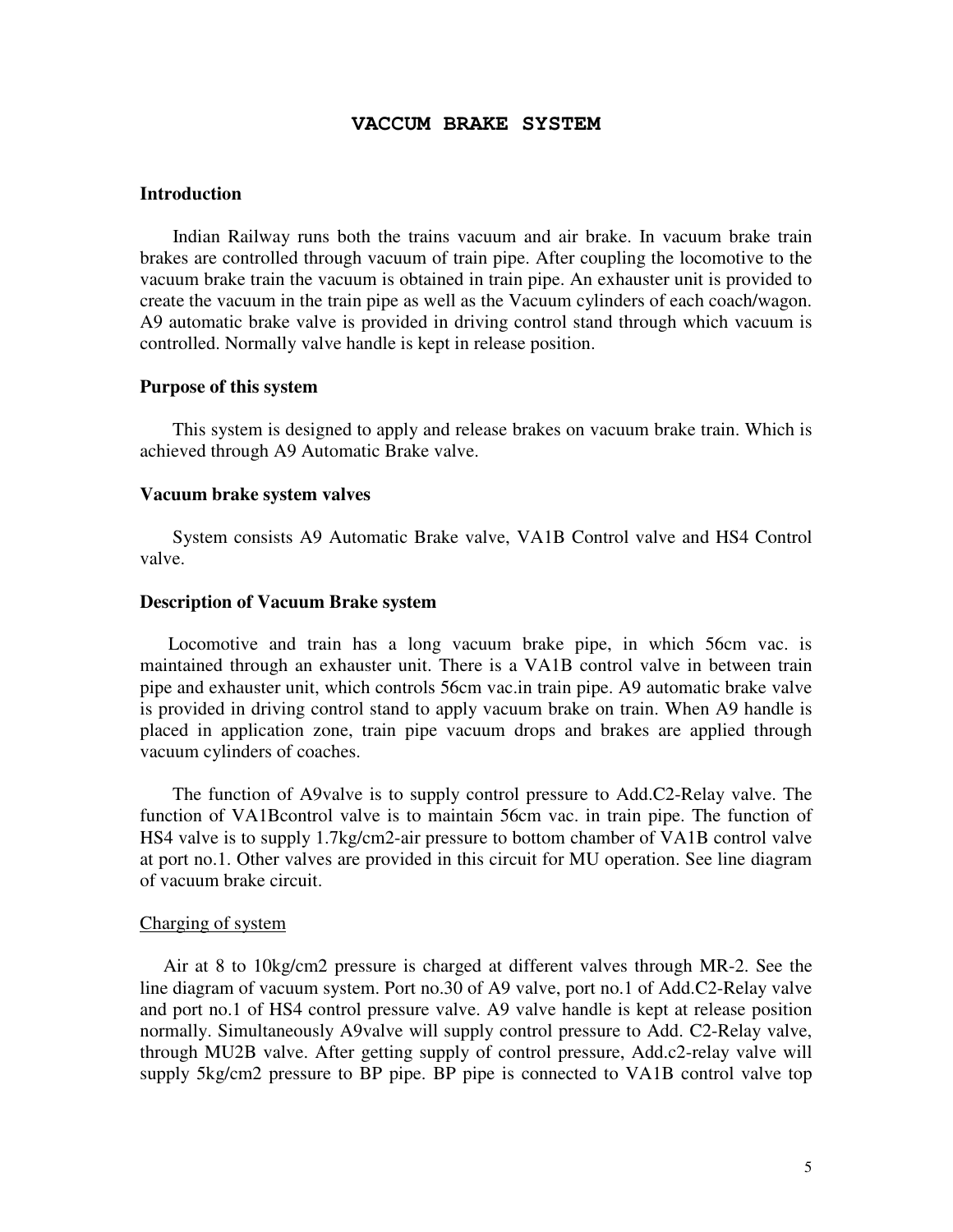chamber at port no.3. At port no.1 control pressure at 1.7kg/cm2 is supplied through HS4 control valve. VA1-B control valve maintains 56cm vacuum in train pipe.

## Application of brake

A9 handle is moved in application zone for brake application. A9 reduces Control pressure to Add.C2 Relay valve. Add. C2 Relay reduces BP pressure in proportion to control pressure dropage. BP pressure may be zero if A9handle moved at over reduction position. If handle is placed at emergency position BP will drop to zero immediately within 3 sec. After dropping BP pressure brakes are applied.

## Releasing of brake

When handle is moved to release position, A9 valve starts supplying full control pressure to Add. C2 Relay valve causing BP pressure start increasing to 5kg/cm2 and brakes are released.

## **Vacuum trouble in train**

Following test are recommended:-

- 1. BLOCKAGE TEST: Remove one end of the vacuum hose pipe and raise it upwards. If more than 8cm vacuum is created, there is a blockage in the system.
- 2. EFFICIENCY TEST: Against an 8 mm leak disc, the loco should create 53 cm vacuum.
- 3. LEAKAGE TEST: Vacuum on dummy and on leak disc should be not vary by more than 3 cm.

 The Board has therefore standarised the vacuum level in engine and brake van for all Railways both the traction.

| <b>Type of service</b> | <b>Engine</b> | <b>Brake van</b> | Average |
|------------------------|---------------|------------------|---------|
| M/E                    | 53            | 47               | 50      |
| Passenger              | 50            | 44               | 47      |
| Goods                  | 46            | 38               | 42      |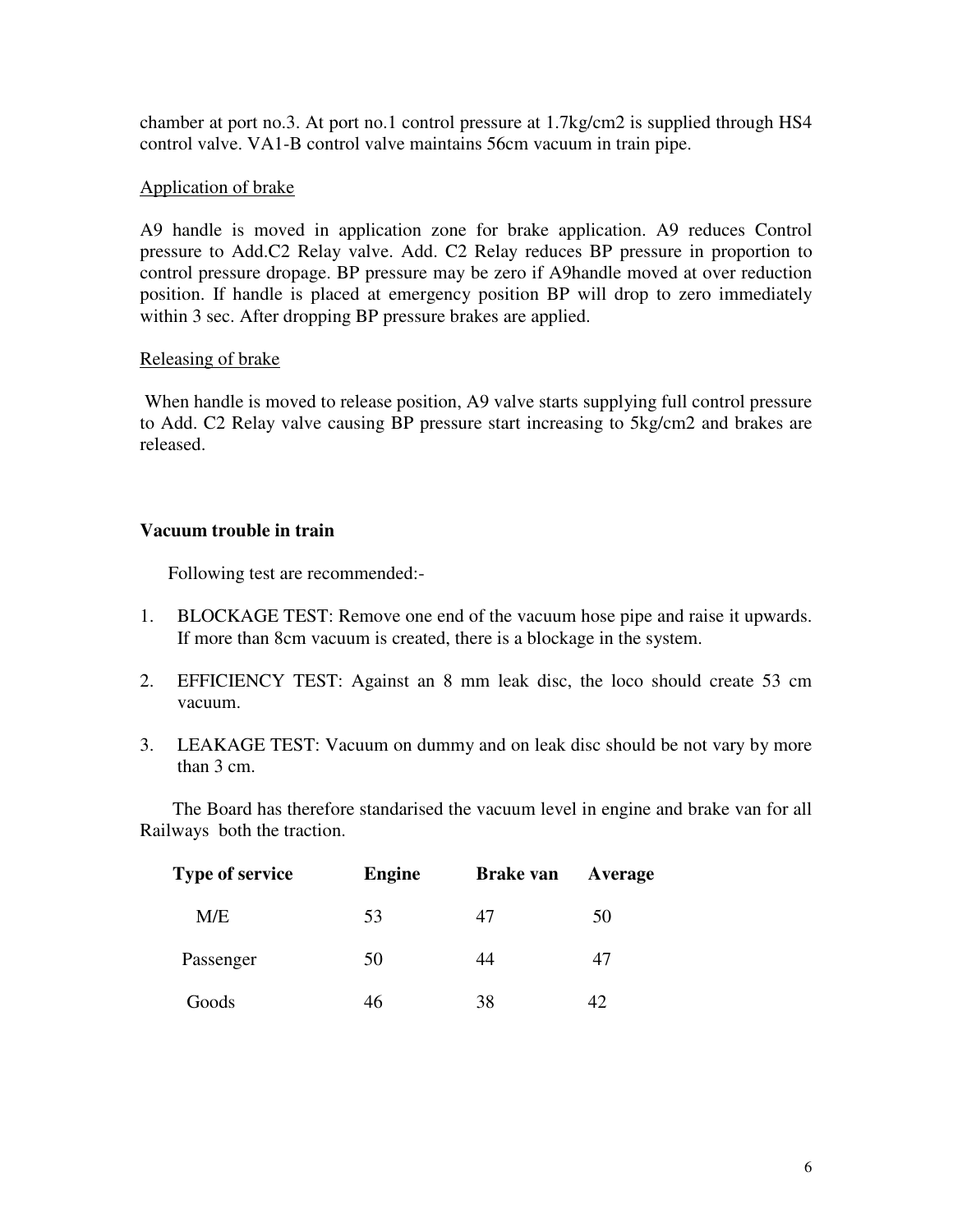# **Proportionate brake system**

#### **Introduction**

 In prop/brake system locomotive brake works in proportion to train brake. If train brake is partially applied to slow down the train in proportion to that loco brake will be applied. This work is done through proportionate brake valve.

#### **Proportionate brake system valves**

Proportionate brake system consists SA9valve, MU2Bvalve, Proportionate brake valve, C2 Relay valve, Double check valve.

#### **Purpose of this system**

 System is designed for Locomotive brake application during train brake application through A9 handle. This is known as synchronising brake system also.

#### **Description of the system**

 In this system proportionate valve is connected to vacuum pipe and MR pipe, when vacuum is dropped to zero for train brake application, at the same time vacuum of prop/valve chamber A is also drops to zero. See the line diagram of proportionate brake system. Then Prop/valve supplies control /pilot air pressure to C2-Relay air valve and loco brakes are applied.

 To avoid loco brake, in SA9 valve Quick Release position is provided. If handle is moved to Quick release position then loco brake will not take place. Prop/valve has two vac./chambers, which are connected to SA9 valve port no.1&7. At Q/Rel. position both ports are connected causing both chamber of prop/valve equalized. So there is no action inside the valve.

 In IRAB-1 Brake system C3W-Distributor valve is provided in place of proportionate brake valve, which senses the BP pressure.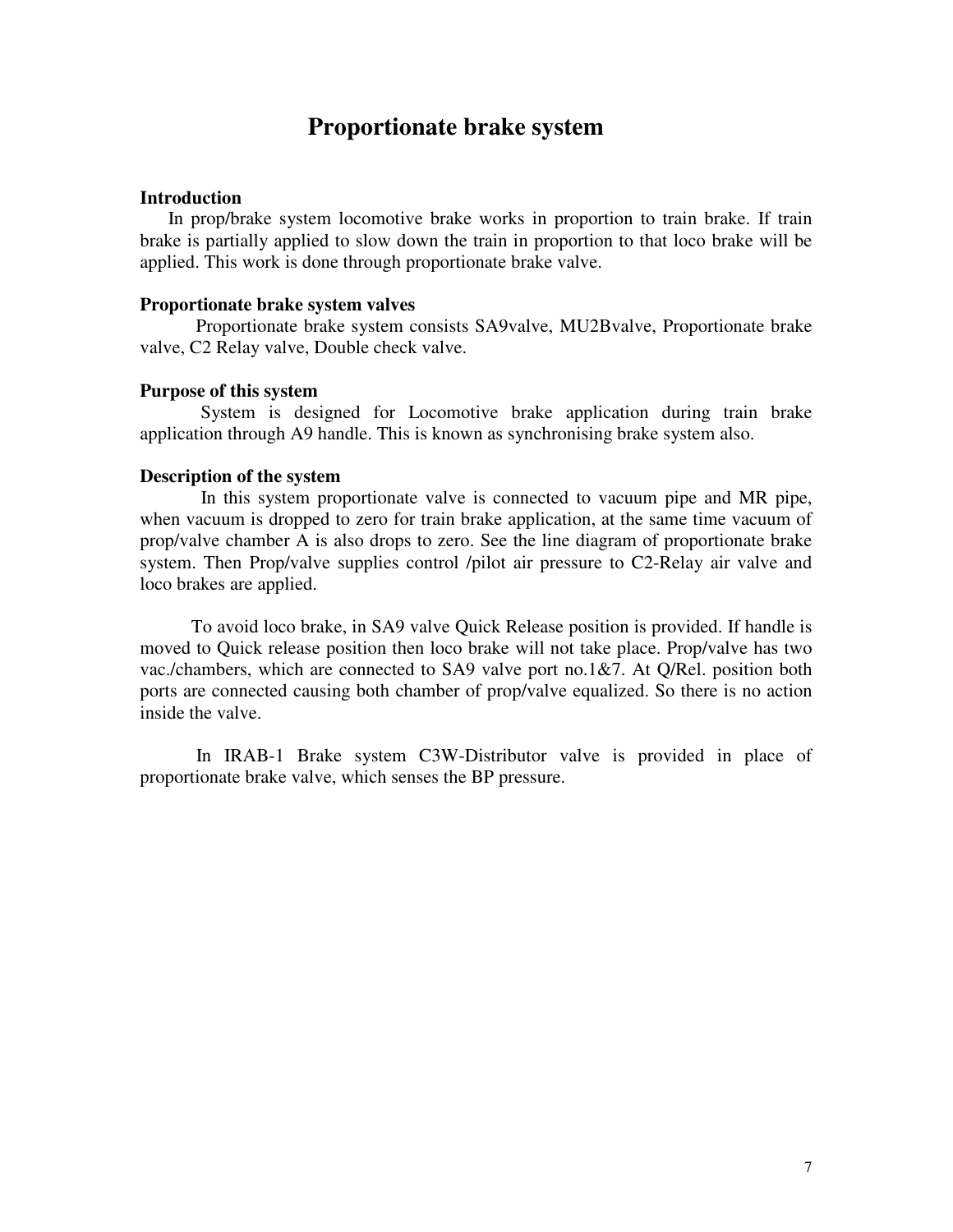## **Brake Pipe System**

## **Introduction**

 BP system is introduced to run Air Brake train, where train brake is controlled through BP pipe instead of vacuum pipe. Additional C2-Relay valve is introduced in this system to supply sufficient air to BP system.

#### **BP system valves**

 BP system consists A9 Automatic brake valve, MU2B valve, Add./C2-Relay valve, Air flow measuring valve,R-6 Relay air valve and Air flow indicator.

#### **Purpose of this system**

 This system is introduced to run air brake train. Air Brake system can sustain better brake power and can haul a long train.

#### **Description of BP system**

MR air is connected to A9valve at port 30 and Add./C2-Relay valve at port 1. Normally A9 handle is kept at release position and maintains 5kg/cm2-air pressure in brake pipe. In this position brakes are found released position. When A9handle is moved to application zone, B P pressure drops through Add. C2-Relay valve, port 3 is connected to exhaust. In this condition brakes are applied.

Brake release

When A9 handle is moved to release position, Add. C2-Relay valve port3 is connected to port1 and B P pipe is charged to 5kg/ cm2 and brakes are released.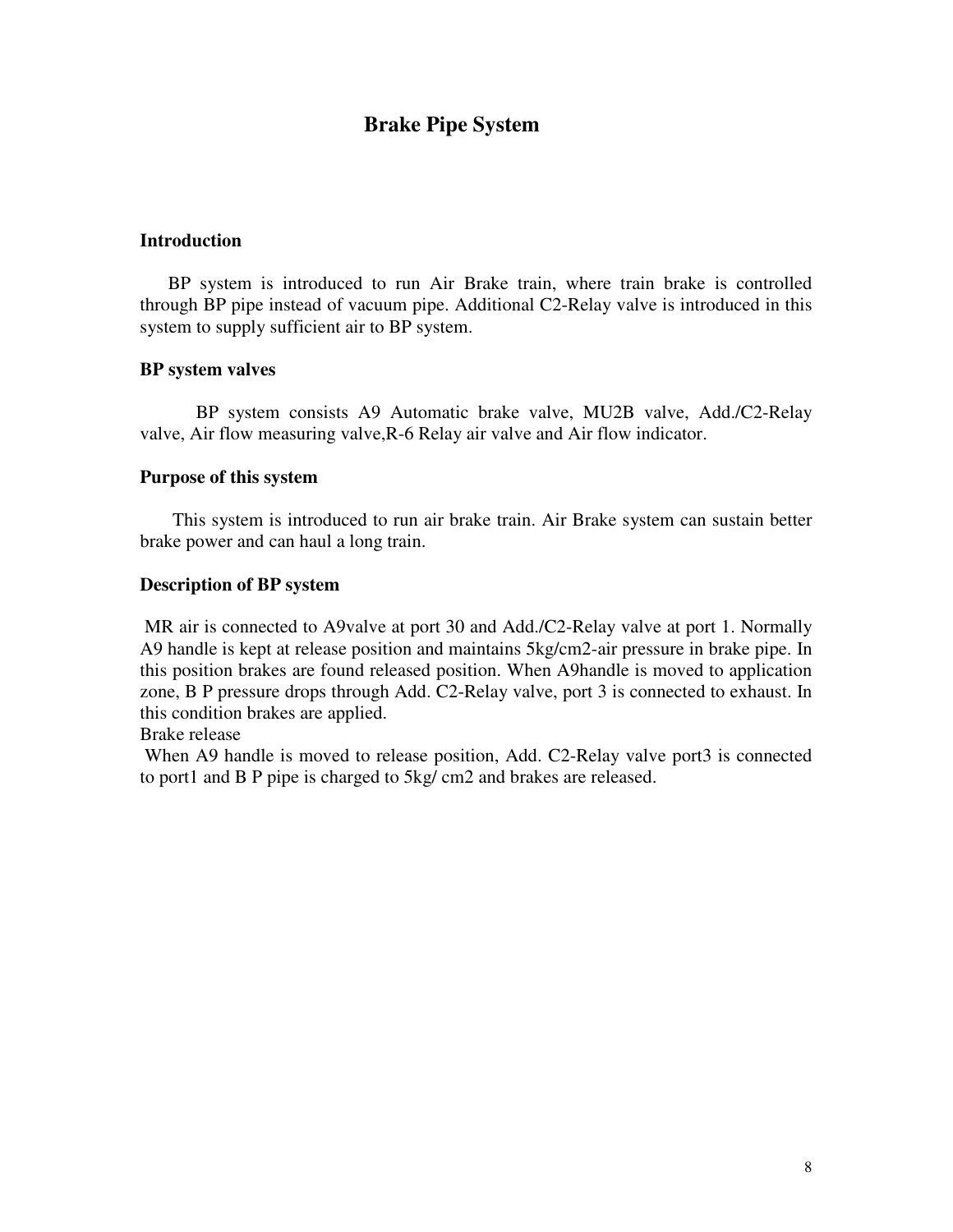# **Feed pipe system**

### **Introduction**

 Air Brake system has two brake pipes, BP pipe and FP pipe. BP Pipe is provided for brake application and release where as FP Pipe is provided to help in release time.

#### **FP system valves**

System consists Feed valve and Duplex check valve, which are connected from MR-1.

#### **Purpose of the system**

 Feed Pipe system is introduced to reduced the release time after brake application in air brake trains.

## **Description of the system**

 FP System is charged 6kg/cm2 through MR pipe and Feed valve. Air flows from MR-1 to Duplex check valve, which allows air to outlet when MR pressure becomes more than 5kg/cm2. Air reaches directly to Feed valve through cut-out cock. Feed valve supply air to feed pipe at 6kg/cm2. How Feed valve reduces the MR pressure to 6kg/cm2 see the internal function of the valve.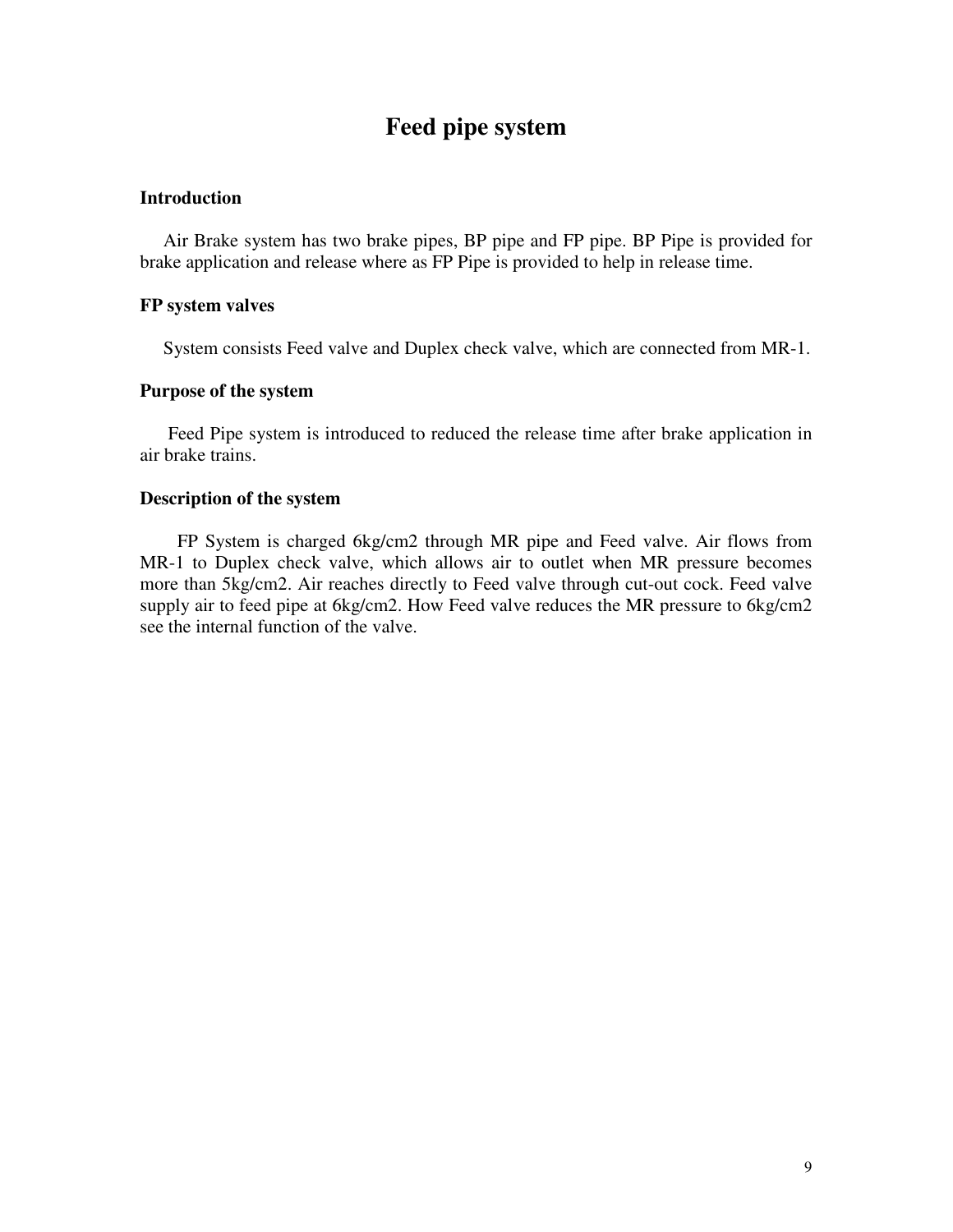## **A-9 AUTOMATIC BRAKE VALVE**

#### **1. Introduction**

 The A-9 Automatic Brake Valve is a compact, self-lapping, pressure maintaining brake valve, which is capable of graduating the application or release of locomotive and train brakes. The A-9 Automatic Brake Valve has five positions: Release, Minimum Reduction, Full Service, Over-reduction, and Emergency. The full service application position is preceded by a zone in which brake pipe air is supplied or exhausted in proportion to brake valve handle movement through this zone, thus providing the graduation of an automatic application or release of the locomotive and train brakes.

#### **2. Objective**

 The A9 Automatic Brake Valve maintains 5kg/cm2-air pressure in Brake Pipe System against normal leakage at its release position. It also maintains air pressure drop in the system according to its handle position.

#### **3. Construction**

 The A-9 Automatic Brake valve consists of a self-lapping regulating portion, which supplies or exhausts the brake pipe pressure, and a vent valve which is actuated only when the brake valve handle is placed in Emergency position for the purpose of venting brake pipe pressure at an emergency rate. The self-lapping portion is actuated by regulating cam dog 3 on the brake valve handle shaft 32 which controls the supply or exhaust of brake pipe pressure. The vent valve 19 is actuated by special cam dog 23 attached to the brake valve handle which is operative only in Emergency position of the brake valve handle.

 The A-9 Automatic Brake Valve is provided an adjusting handle or set screw 15 which serves to permit the proper adjustment of the automatic brake valve to supply brake pipe air to the required operating pressure. There is a inlet valve assembly along with double ball check valve, which moves up and down, when handle moves.

#### **4. Operation**

#### Charging

 The A9 automatic brake valve handle is kept at release position normally. The regulating cam dog 3 holds the inlet and exhaust unit at farthest down ward position. While the regulating valve spring 12 will cause the double ball check assembly 5 to be seated at the exhaust valve and unseated at the inlet valve (see diagrammatic). Main reservoir air is supplied at port No. 30 in the pipe bracket and passes through a strainer to the open inlet valve in to port No.5. This air in port 5 is also ported through a choke passage to the face of regulating valve diaphragm 9. When the pressure on the face of the regulating valve diaphragm 9 overcomes regulating valve spring 12 tension, the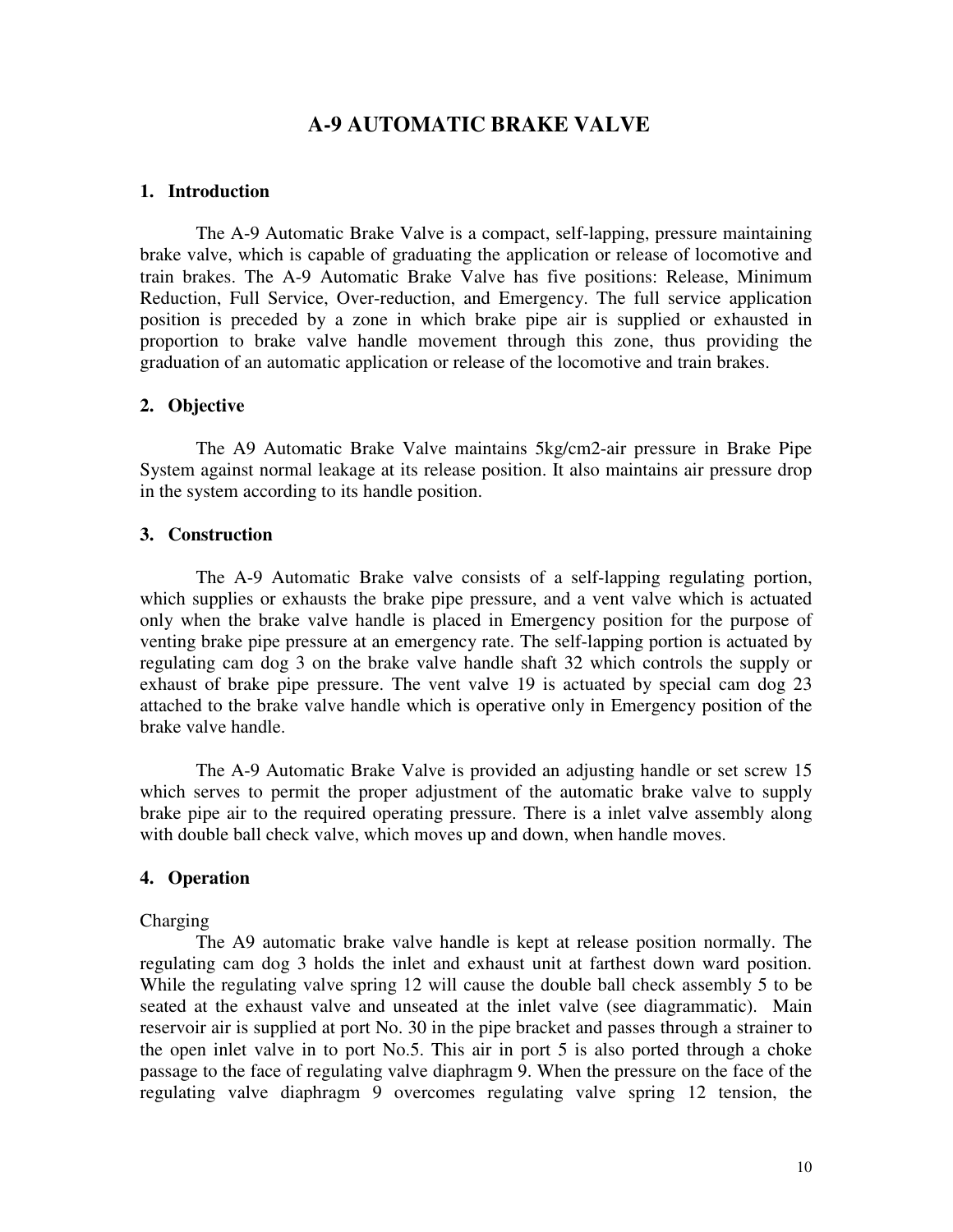regulating valve diaphragm assembly moves down ward and allow the inlet valve spring to seat the double ball check assembly at the inlet valve seat. The A-9 Automatic Valve resumes a lap position.

#### Application

 When the brake valve handle is moved into the minimum reduction, service application zone or full service position, the regulating cam dog 3 on the brake valve handle shaft 32 will permit the inlet valve assembly to move away from the exhaust port by the exhaust valve spring 7. The inlet valve assembly will carry the double ball check assembly with it. This movement will unseat the double ball check valve at exhaust valve seat, thus allowing brake pipe air to flow to exhaust. With the reduction of pressure on regulating valve diaphragm 9, the regulating valve spring 12 will cause a movement of the diaphragm assembly toward the inlet valve and the double ball check valve assembly will be seated at the exhaust valve seat again. The brake valve to assume a lap position. Pressure drop in

 Minimum reduction—.5/.7kg/cm2 Full service-------------1.7/2kg/cm2 Over-reduction--------2.5kg/cm2

#### Release after application

 Movement of the brake valve handle toward release position will cause regulating cam 3 to move the inlet valve assembly toward the regulating valve diaphragm assembly. This movement will cause the double ball check valve 5 to be unseated at the inlet valve. Main reservoir air will then flow through the inlet valve to port No. 5. The supply of main reservoir air to the face of regulating valve diaphragm 9 will increase and move down word, resulting in the compression of the regulating valve spring 12. When the force have equalized across the regulating valve diaphragm 9, the double ball check assembly 5 will again seat at the inlet valve due to the force of the inlet valve spring and the brake valve will assume a lap position. Thus it can be seen that the brakes can be graduated off in proportion to the brake valve handle movement from an application position toward release position.

#### Emergency position

 When the brake valve handle is moved to emergency position, the brake valve will perform all the service operations. In the emergency position, the emergency cam dog 23 is actuated through special cam dog 23 to open vent valve 19 and allow brake pipe air to be vented at an emergency rate. Release after an emergency is the same as previously described under release after service.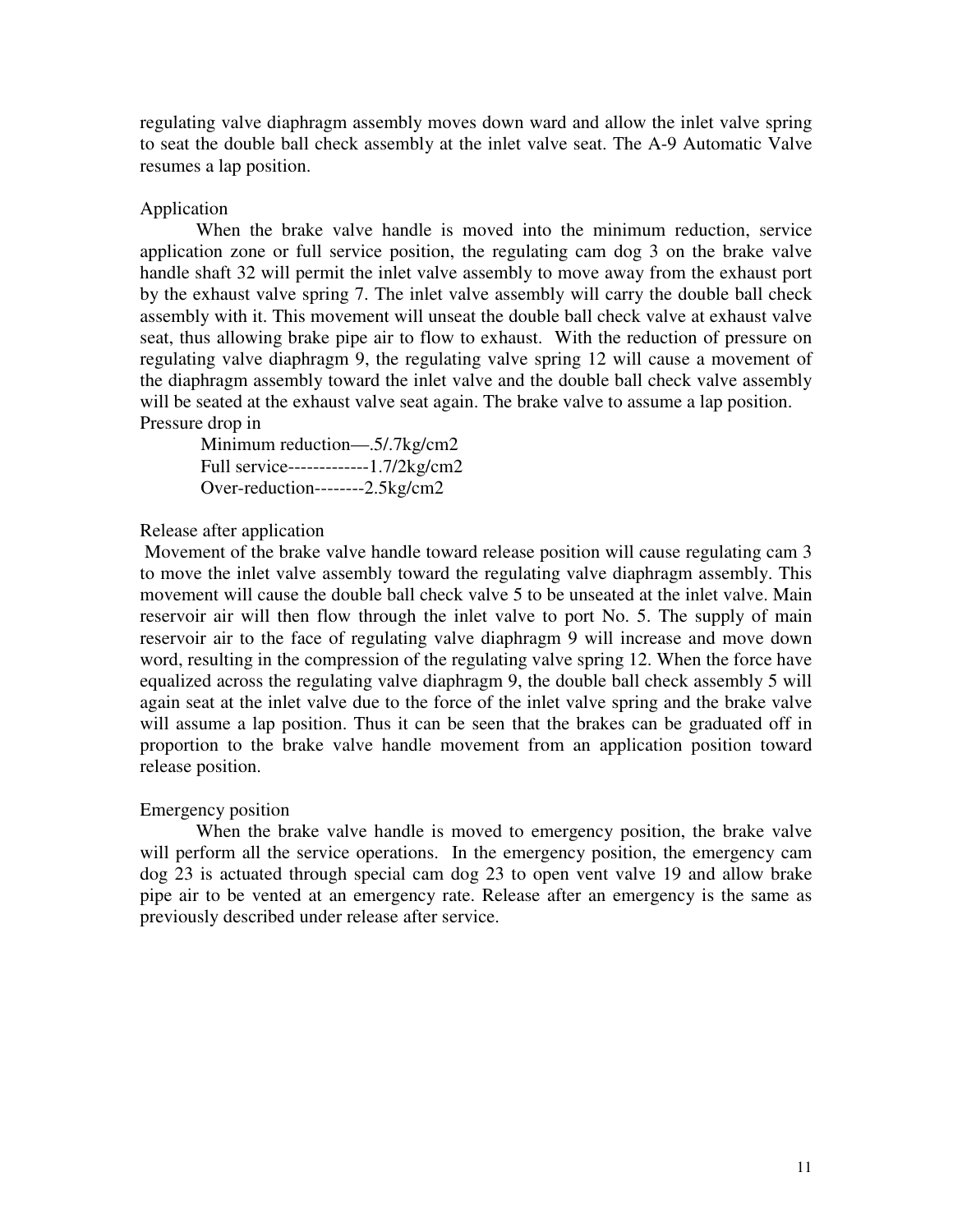## **SA 9 INDEPENDENT BRAKE VALVE**

#### **1. Introduction**

 The SA9 independent Brake Valve is a compact, self– lapping pressure maintaining independent brake valve, which performs the function of graduating the application or release of the locomotive air brakes independently of the automatic brake valve. The SA9 Independent Brake Valve is also capable of releasing an automatic brake application on the locomotive without affecting the application on the train brakes. The independent brake valve has three positions: Quick Release, Release, and Application. The quick release position is the farthest right-hand position of the brake valve and serves to release an automatic brake application on the locomotive. The application position consists of a zone in which regulated air pressure is supplied or exhausted in proportion to brake valve handle movement through this zone, thus piloting the graduating of brake cylinder pressure during an independent application or release.

#### **2. Objective**

 The SA9 Independent Brake Valve maintains 3.5kg/cm2-air pressure in the independent brake system against normal leakage through C2-Relay valve. It is suppose to maintain graduated application and release according to its handle position.

#### **3. Construction**

 The SA9 Independent Brake Valve consists of a self–lapping regulating portion, which supplies or exhausts air pressure for piloting the graduated application or release of brake cylinder pressure on the locomotive. This brake valve also includes a quick release valve. Both the self-lapping regulating portion and quick release valves of the SA9 Independent Brake valve is actuated by cams attached to the brake valve handle stem. It has regulating valve spring 12, which regulates supply pressure. Exhaust valve spring 7 regulates the movement of exhaust valve. Inlet valve spring keeps inlet ball valve at seat. Quick release valve 17 keeps port no.1&7 separate through its rubber  $\degree$  o' rings.

#### **4. Operation**

#### Charging.

 In the release position of the brake valve handle, the inlet valve, due to the spring tension of exhaust valve Sparing 7, is positioned at its farthest travel from the regulating valve diaphragm assembly. Which will unseat the double ball check valve at the exhaust valve while being seated at the inlet valve by the inlet valve spring. With the exhaust valve open, there is no air pressure in the independent application port no. 20. Main reservoir air is supplied through port 30 in the pipe bracket and a strainer to the spring chamber of the inlet valve where it is blanked.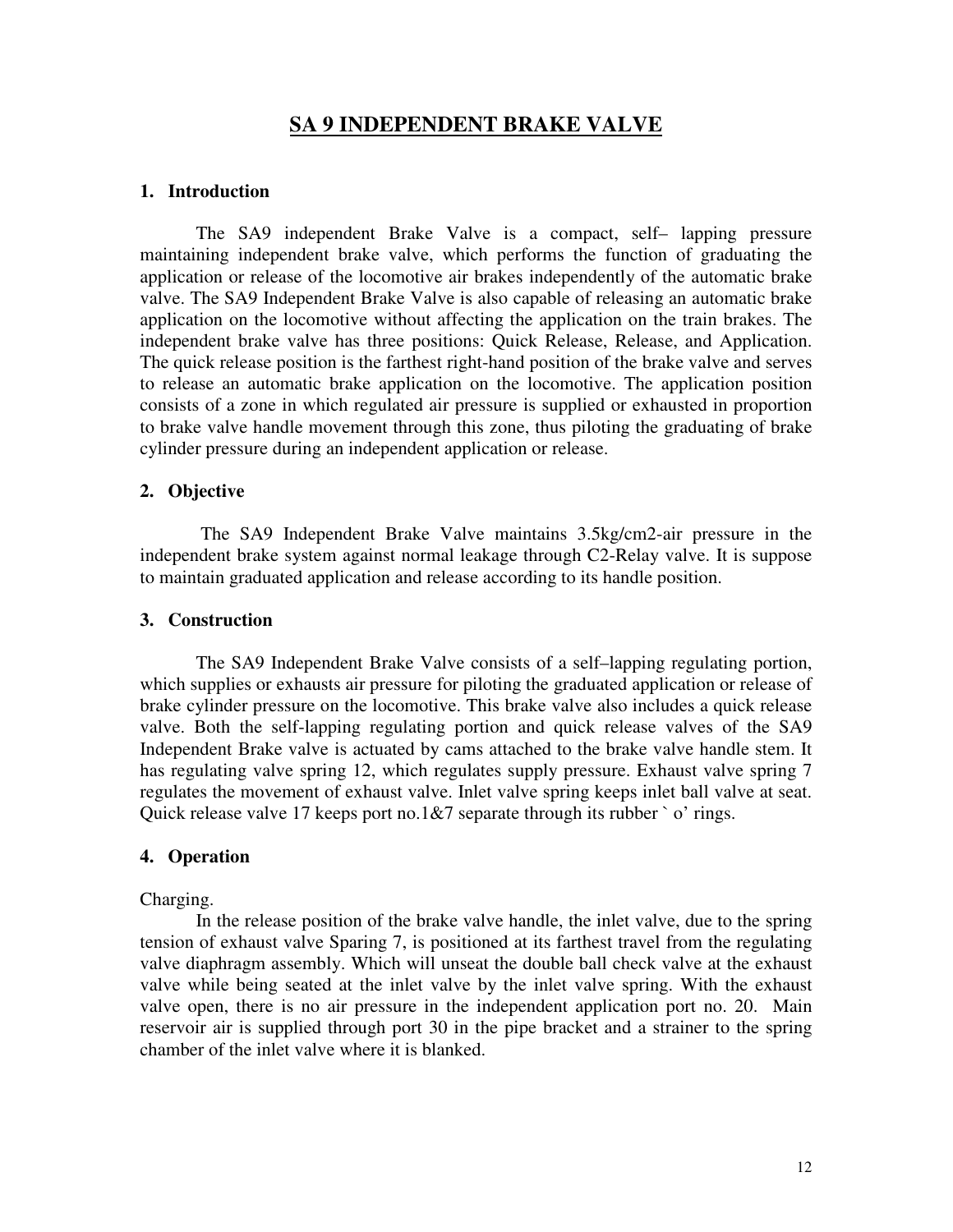Vacuum pressure in the vacuum brake pipe is supplied through port No. 1 in the pipe bracket to the spring chamber of the quick release valve where it is blanked. Vacuum reservoir pressure coming from the control valve is supplied through port No. 7 in the pipe bracket and is also blanked to the position of release valve 17.

#### Application

 When the brake valve handle is moved in to the application zone, the regulating cam dog 3 on the brake valve handle shaft 24 forces the inlet valve assembly towards the regulating valve diaphragm assembly and causes the double ball check valve to seat at the exhaust port and open at the inlet valve, thus supplying main reservoir air through the open inlet valve in to the independent application and release pipe(Port 20) which will pilot the locomotive brake application. Main reservoir air is also ported through a choke passage to the face of the regulating valve diaphragm 9. When the pressure on the face of the regulating valve diaphragm 9 overcomes the force exerted by the regulating valve spring 12, the regulating valve diaphragm assembly will move down word. This will allow the inlet valve spring to move the double ball check assembly to the inlet valve seat, thus the brake valve will assume a lap position.

#### Release after application

 When the independent brake valve handle is moved toward release position, the regulating cam dog 3 allows to move the inlet valve assembly up word, carrying the double ball check valve assembly with it, thus unseating the exhaust port while inlet valve remaining seated at the inlet valve seat. A graduated release of brake cylinder pressure will be there, in proportion to the movement of the brake valve handle. At the same time, pressure will be released from top of the diaphragm. When the forces across the regulating valve diaphragm 9 have equalized, the double ball check valve assembly will be seated at both the inlet and exhaust valve seats, and thus the independent brake valve will again assume a lap position.

#### Quick release position

 The quick release position of the independent brake valve provides a means of releasing an automatic brake application on the locomotive without affecting the automatic brake application present on the train brakes.

 When the independent brake valve handle is placed in the quick release position, the release valve cam 19 positions the release spool valve 17 to connect vacuum control reservoir port 7 to vacuum brake pipe port 1. Since the automatic brake application is in effect on the train, the vacuum pressure in the vacuum control reservoir will be greater than that of vacuum brake pipe, thus the vacuum control reservoir will be permitted to equalize with the vacuum brake pipe. This will cause the proportionate brke valve to assume a release position and subsequently cause the release of the brake cylinder pressure on the locomotive. The equalizing of the vacuum control reservoir and vacuum brake pipe will have no effect on the VA1–B control valve, thus the vacuum train brakes will remain applied.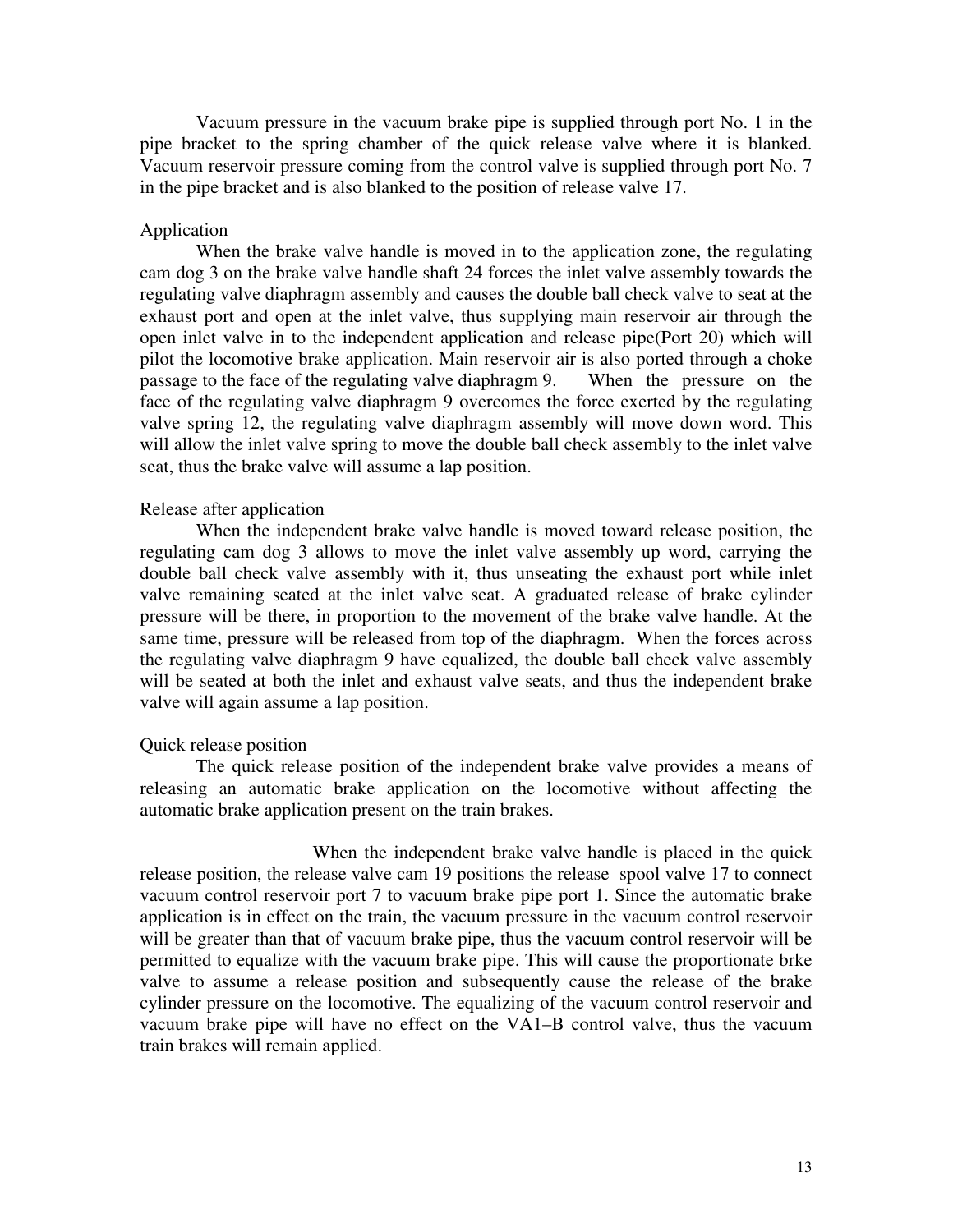## **24 – A DOUBLE CHECK VALVE**

### **1. Introduction**

 Double check valve is used to provide control of two sources without interaction between the two.

## **2. Objective**

 The double check valve has two receiving ends, that is why this valve is used at several points in air brake system, wherever two air sources are possible.

## **2. Construction**

 There is an internal floating check valve with "O" ring seal 7, automatically directs the flow of air from one or the other of the two controlling devices to a common discharge. At the same time, prevents this air from flowing to the inoperative controlling device.

## **3. Operation**

 Referring to the assembly view, when a pressure differential exists between the two end ports, the higher air pressure forces the check valve 4 over to seal against its seat 3 on the flow pressure side. This closes the passage between the low-pressure port and the common port in the body 2. Air then flows from the high-pressure port through the common port to the control device.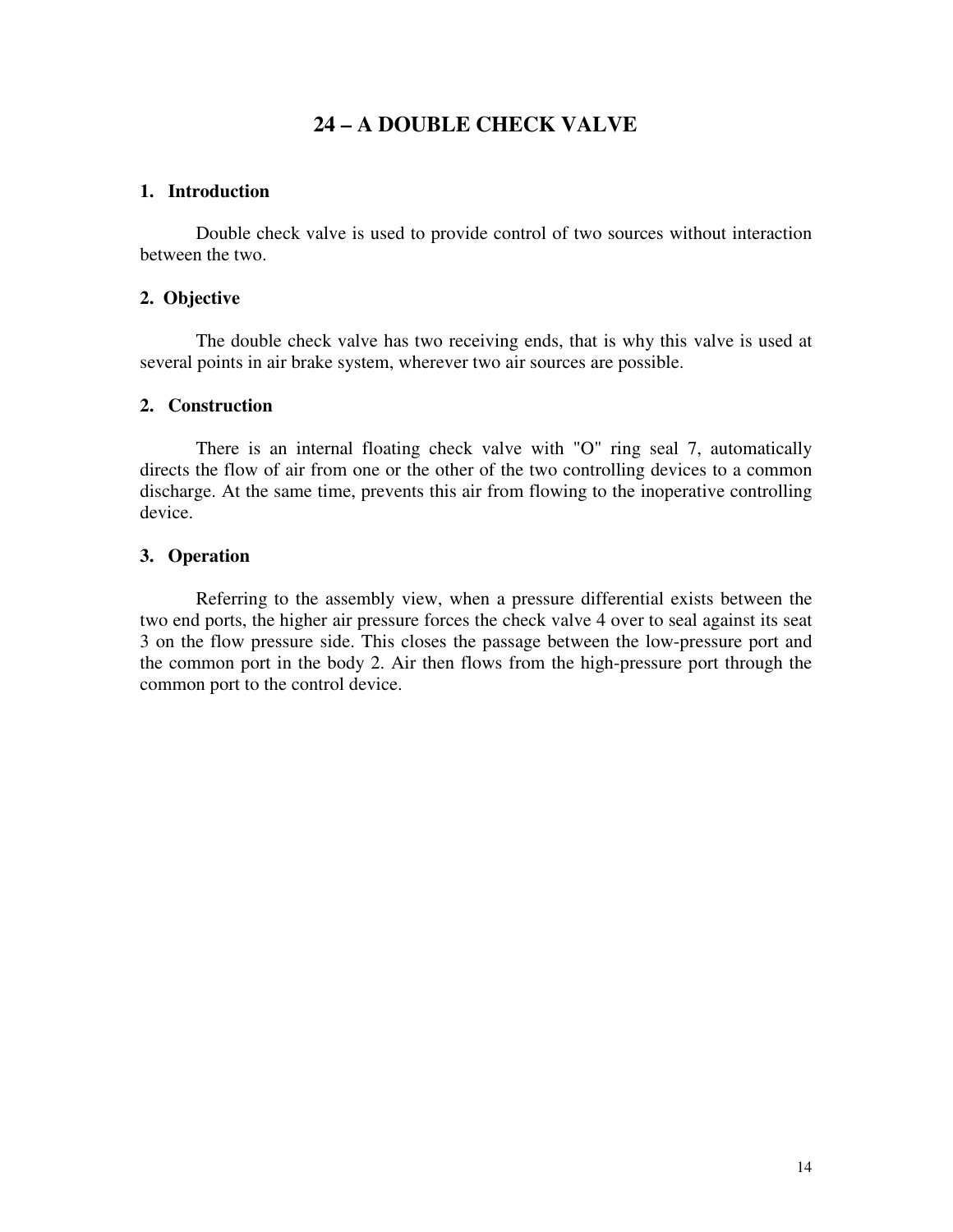## **PROPORTIONATE BRAKE VALVE**

### **1. Introduction**

 The Proportionate Brake valve is a vacuum operated, automatic, self-lapping, pressure maintaining type valve designed to be controlled by vacuum pressure. It supplies and exhausts brake cylinder air pressure on locomotive. The movement of the automatic brake valve handle in application zone effects the brake cylinder air pressure.

#### **2. Objective**

 The Proportionate Brake Valve senses the vacuum drop in vacuum train pipe and applies proportionate brake on locomotive.

#### **3. Construction**

 The Proportionate brake valve consists of a pipe bracket and a valve portion. The valve portion contains two diaphragms large and small selected to provide for proper reference of vacuum train pipe and loco brake cylinder pressure. Movement of the spool valve controls the supply of air to pilot the brake cylinder pressure. During a brake application, the spool valve and large diaphragm assembly moves up to open the application check valve 3. The spool valve element also serves to exhaust at the bottom of the brake valve, the air pressure controlling the supply to the brake cylinders. Port I is connected to vacuum train pipe and the chamber A under the large diaphragm as w ell as to the top chamber through a ball valve. Top chamber is connected to port 7 and vacuum reservoir pipe. At release position ball valve is lifted connecting both the chambers to train pipe for creating same vacuum. Thus, initially, the pressure in the vacuum control reservoir and the vacuum train pipe is the same.

#### **4. Operation**

MR air pressure is supplied to the top of the application check valve3 through port 30. When the A9 brake valve handle is moved to service position, brake pipe pressure is reduced. This pressure reduction affects the VA1-B control valve, which in turn, functions to admit atmospheric air in to the vacuum train pipe. Atmospheric air flows to port 1 of the proportionate brake valve where the vacuum in the chamber under the large diaphragm is destroyed. The increase of pressure in this chamber acts upon the diaphragm to move the spool valve stem up ward to open the application check valve 3. When the application check valve 3 is opened, the MR air through limiting valve flows to C2-Relay valve for piloting the loco brake cylinder pressure. Same air is ported through a choke to the spring chamber above the small diaphragm of Prop/valve. When the air pressure builds up and balances against force of the vacuum train pipe pressure on the large diaphragm. When this balance is reached, the spool valve moves down and closes the application check valve 3 at which time the spool valve will assume a lap position.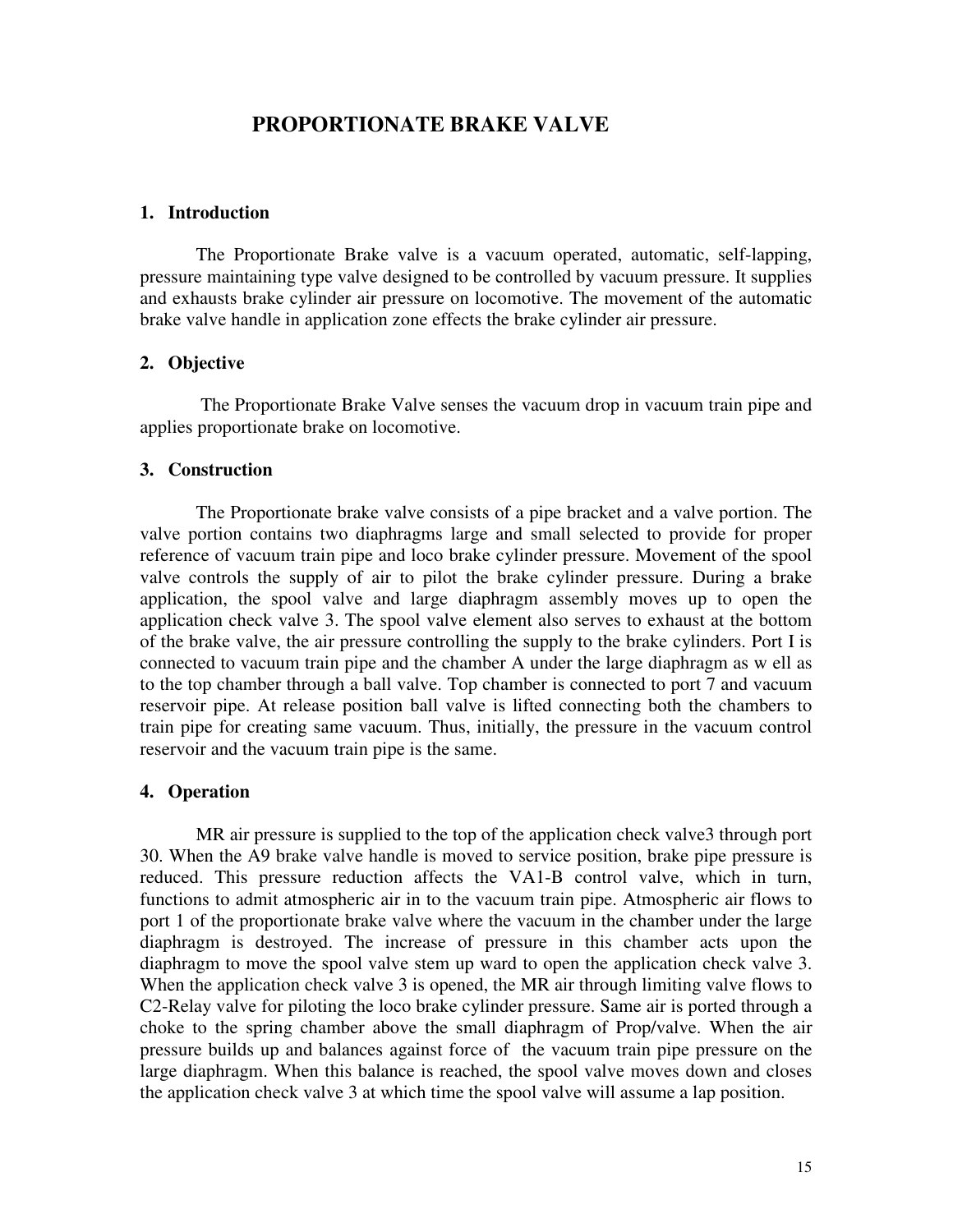As the brake valve handle is moved towards release position, the brake pipe pressure is increased, thus the VA1-B control valve functions to connect the vacuum train pipe to the exhauster. In the train pipe vacuum is created as well as in the bottom chamber of large diaphragm. The diaphragm follower will resume the previous position. The brake cylinder pilot pressure will be exhausted through the service valve stem at port 10. The exhaust of brake cylinder pressure will be proportional to the brake pipe pressure. With each movement of the brake valve handle towards release position, a proportionate amount of brake cylinder pressure will be exhausted. Thus, it can be seen that when the brake valve handle is moved from service position towards release position, a graduated release of locomotive brakes take place.

 The quick release of an automatic brake application on the locomotive is achieved through quick release position of SA9 valve. The vacuum control reservoir piped to port 7 is connected to the vacuum train pipe port 1. The equalization of pressures across the large diaphragm will permit the spool valve assembly downward. Thus causing the brake cylinder control air to flow through the spool valve and exhaust to atmosphere at port 10.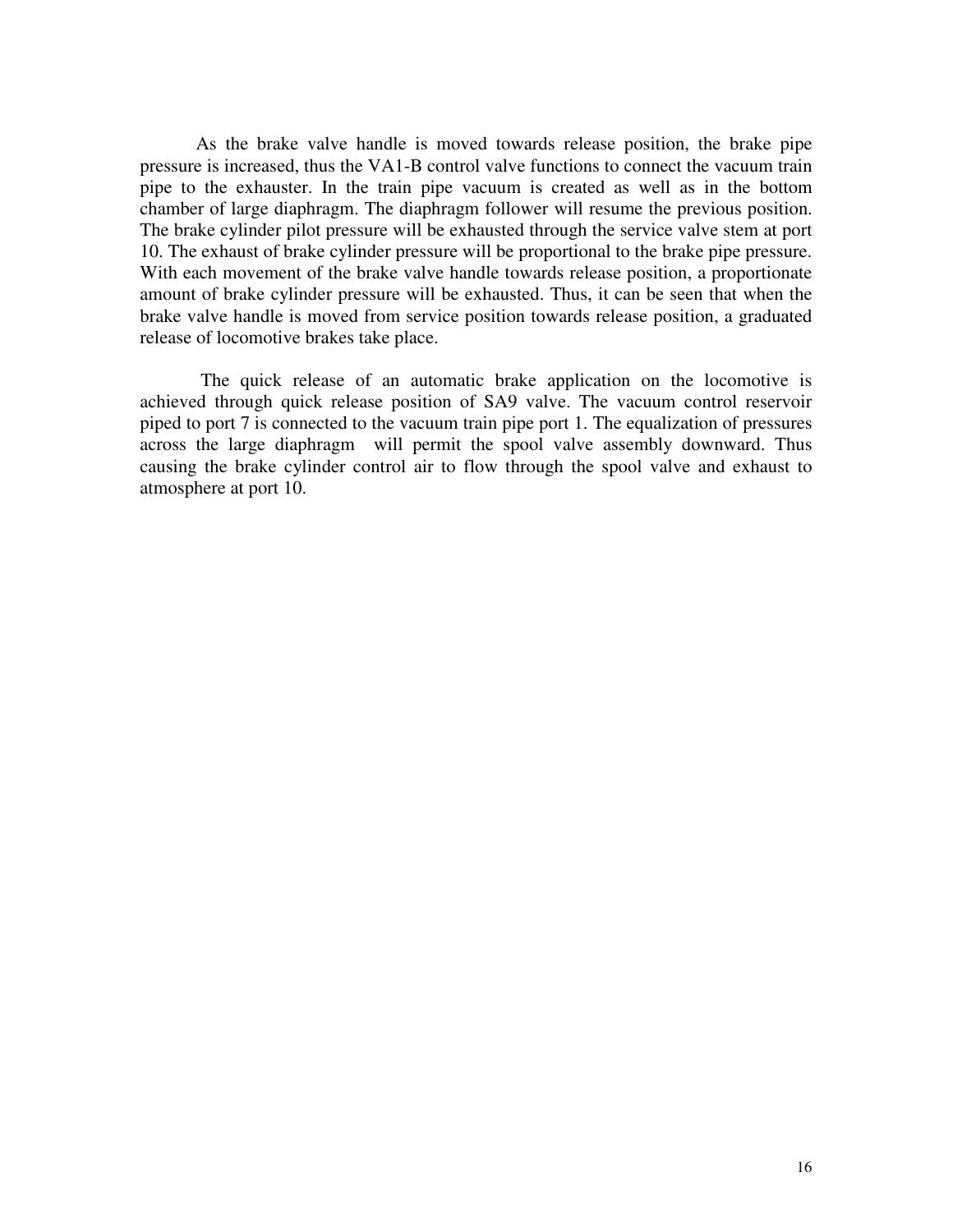## **C-2 RELAY VALVE**

#### **1. Introduction**

 The C-2 Relay Valve is a diaphragm operated, self-lapping valve which functions to supply and exhaust brake cylinder air pressure during brake applications and release.

## **2. Objective**

 The C2-Relay valve maintains 3.5kg/cm2-air pressure in locomotive brake system against normal leakage.

### **3. Operation**

#### Application

 While supply air pressure present in port 1 and no air pressure present on control diaphragm 36, both supply valve 6 and exhaust valve 23 will be seated by the respective springs. Assume that air pressure is admitted to the control port 2 of the valve. This pressure will be delivered to the upper side of diaphragm 36 causing it to move downward, carrying diaphragm stem 20 with it. During this movement, the diaphragm stem will contact the differential type supply valve 6 and unseat it by compressing supply valve spring 5. Supply air from port 1 will then flow past the unseated valve to the delivery port 3 where it is piped to the brake cylinders. Supply air also flows through a choke in the exhaust valve to the underside of the control diaphragm 36. When the pressure under the diaphragm is substantially equal to the control pressure on top of the diaphragm, the diaphragm assembly will move back toward its initial position, and supply valve 6 will seal, aided by spring 5 , thus cutting off further flow of supply air to the delivery port.

 The relay valve will maintain this delivery pressure against leakage. In the case of a reduction in delivery pressure, the high pressure on the upper side of diaphragm 36 will cause movement downward, repeating the application cycle and restoring the delivery pressure to the desired valve.

Release

 When the control pressure to the valve is reduced, the high pressure on the underside of diaphragm 36 will cause it to move upward, carrying stem 20 with it. During this movement, the shoulder on the diaphragm stem will contact differential type exhaust valve 23 and unseat it by compression of spring 27. Air from the delivery port will then flow past unseated exhaust valve 23 to atmosphere, reducing the pressure in the brake cylinders. When the pressure has been reduced to balance the pressure in the diaphragm, the diaphragm assembly will move back to its initial position and exhaust valve 23 will seal, aided by spring 27, thus cutting off the flow of brake cylinder air to exhaust. If the control pressure is completely removed from diaphragm 36, the valve will completely exhaust the delivery pressure to the brake cylinders.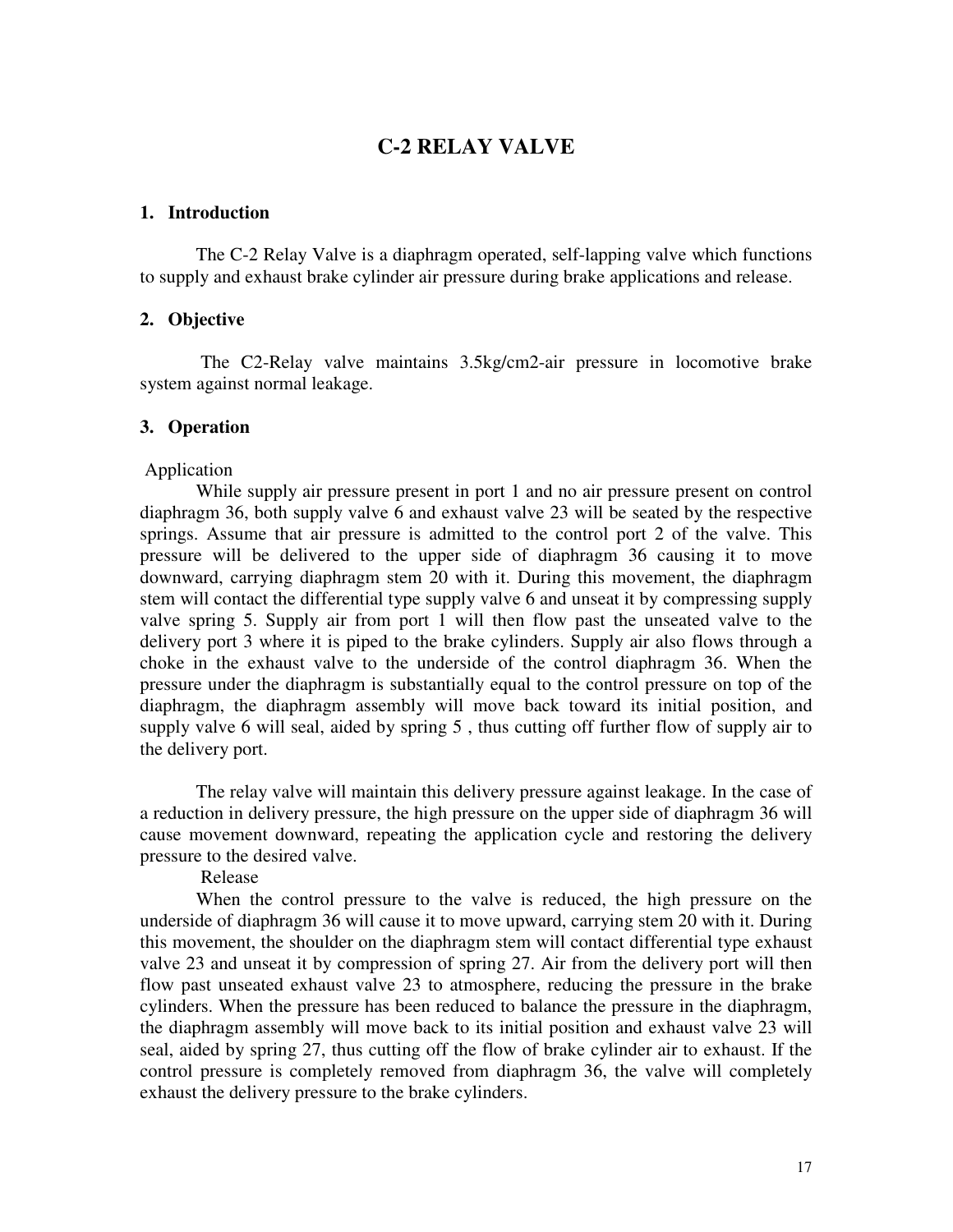# **ADDITIONAL C2-RELAY VALVE**

 The construction and internal function of Additional C2-Relay and C2-Relay valves are same and both are interchangeable. But in Add. C2-Relay pipe bracket ¾"dia.outlet port is provided for faster charging and C2-Relay has ½" dia. outlet port.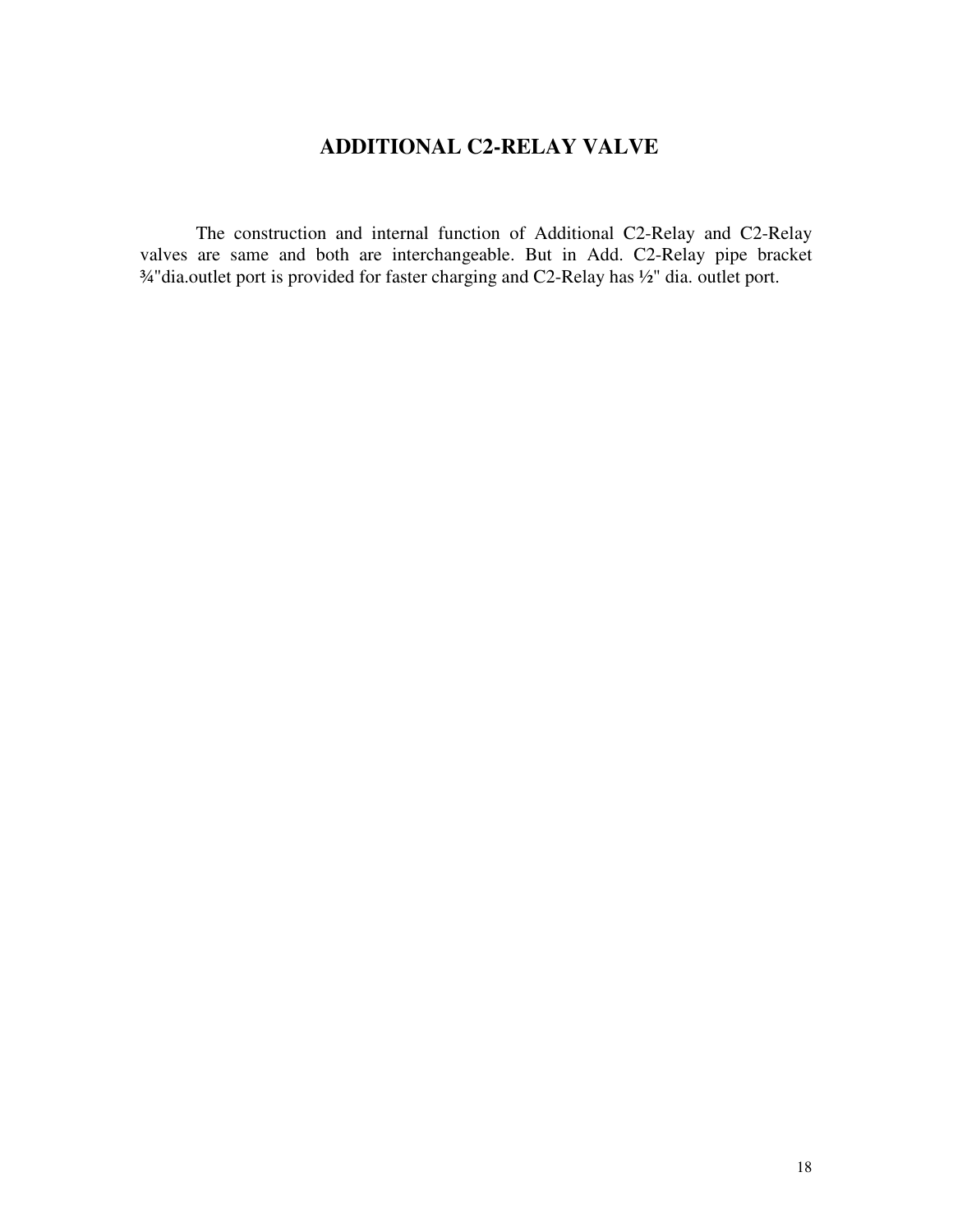## **MU – 2B VALVE**

#### **1. Introduction**

 The MU- 2B valve is a two-position valve with a pipe bracket. It is used in multiple unit service. The MU-2B valve pilots the F-1 selector valve. It is a device that enables equipment of one locomotive to be controlled by equipment of another. It also controls the movement of the VA1 release valve. The two positions used in the MU-2B valve is "LEAD" and "TRAIL or DEAD."

#### **2. Objective**

 This valve is provided to work in multiunit operation. In trail unit brake application valves are isolated through this valve.

#### **3. Construction**

 MU2B Valve has two positions, which works as a spool valve. It has number of port connections.

#### **4. Operation**

 In "LEAD" position, main reservoir air piped to port 63 is connected to port 53 and thus to the double check valve that leads to the piston of the VA–1 release valve. Independent brake control pressure is connected to port 2 &20 of the MU– 2B valve. Port 13 and port 3 are connected as a means of providing the passage to charge the brake pipe from the automatic brake valve. Port 30 connected to the F1 selector valve provides the connection for a supply of MR air that positions the F1 selector valve when the locomotive is used as a trailing unit.

 When the unit is used as a trail locomotive, the MU-2B valve is positioned in "TRAIL or DEAD" position. Ports 2, 3, and 20 are blanked at the MU-2B valve. Port 53 is connected to exhaust at the MU- 2B valve. Main reservoir piped to port 63 is connected to port 30, which in turn, positions the F-1 selector valve of trail position operation. At the F- 1 selector valve, brake cylinder equalizing pipe air, port 14, is connected to ports 16 and 20, both of which are connected through a double check valve and thus to the control port of the relay valve. This provides a passage for air emanating from the lead unit during a brake application.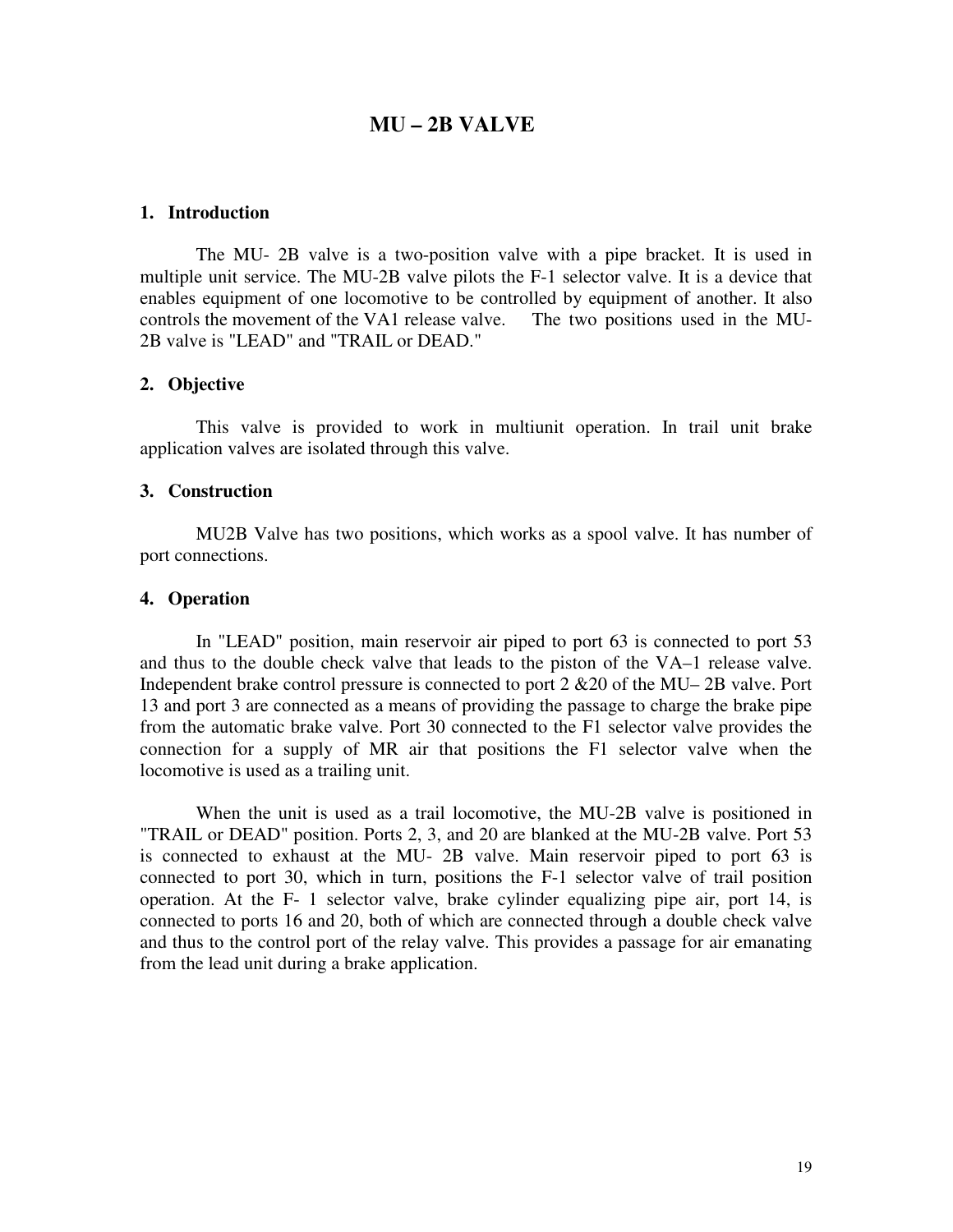## **F1 SELECTOR VALVE**

### **1. Introduction**

 The F-1 Selector valve performs the function of arranging the brake equipment on the locomotive to lead or trail, other type of brake equipment. It performs the function of protecting a trailing locomotive brake equipment by automatically resetting the brake control to lead position in the event of a separation between locomotive units.

#### **2. Objective**

 To apply loco brake on trailing locomotives during parting of multi unit locos. It works as a safety valve.

#### **3. Construction**

The selector valve consists of three sections and a pipe bracket. The pipe bracket has number of port connections. Port 15 controls the protection portion. The transfer sections are controlled by pressure in pipes Nos. 53 and 63. Connections are made as shown in the positioning chart for the positions "Lead", "Trail or Dead". There are three-spool valve no.6, 9 & 12. Which changes the port connections during trail and loco parting.

#### **2. Operation**

Operation of the selector valve is under control of the MU2B valve.

Lead position

 When the 28LAV-1 equipped locomotive is the lead unit, air pressure to ports 53 and 63 of the selector valve is vented and connections made as shown in lead position of the position diagrammatic. Control valve pressure flows from port 4 to 16 and from there through a double check valve to the C-2 Relay valve. Pressure from the brake cylinder line flows from port 30 to 14, hence to the brake cylinder-equalizing pipe of the lead locomotive. The brake cylinder-equalizing pipe is used to control brakes on trailing units.

#### Trail position

When the 28LAV-1 equipped locomotive is the trailing unit or the dead unit, operation of the selector valve is achieved by supplying MR pressure to port 53 of the selector valve, causing the selector valve to assume the position as shown in the position diagrammatic under "Trail or Dead". Under this condition, air pressure from the brake cylinder equalizing pipe enters port 14 and flows to ports 16 and 20 and thus to the C-2 Relay Valve of the trailing or dead locomotive. Thus, automatic and independent brake applications initiated at the lead -locomotive are transmitted to the trailing or dead 28LAV1quipped locomotive and result in the same brake cylinder pressures as on the lead locomotive.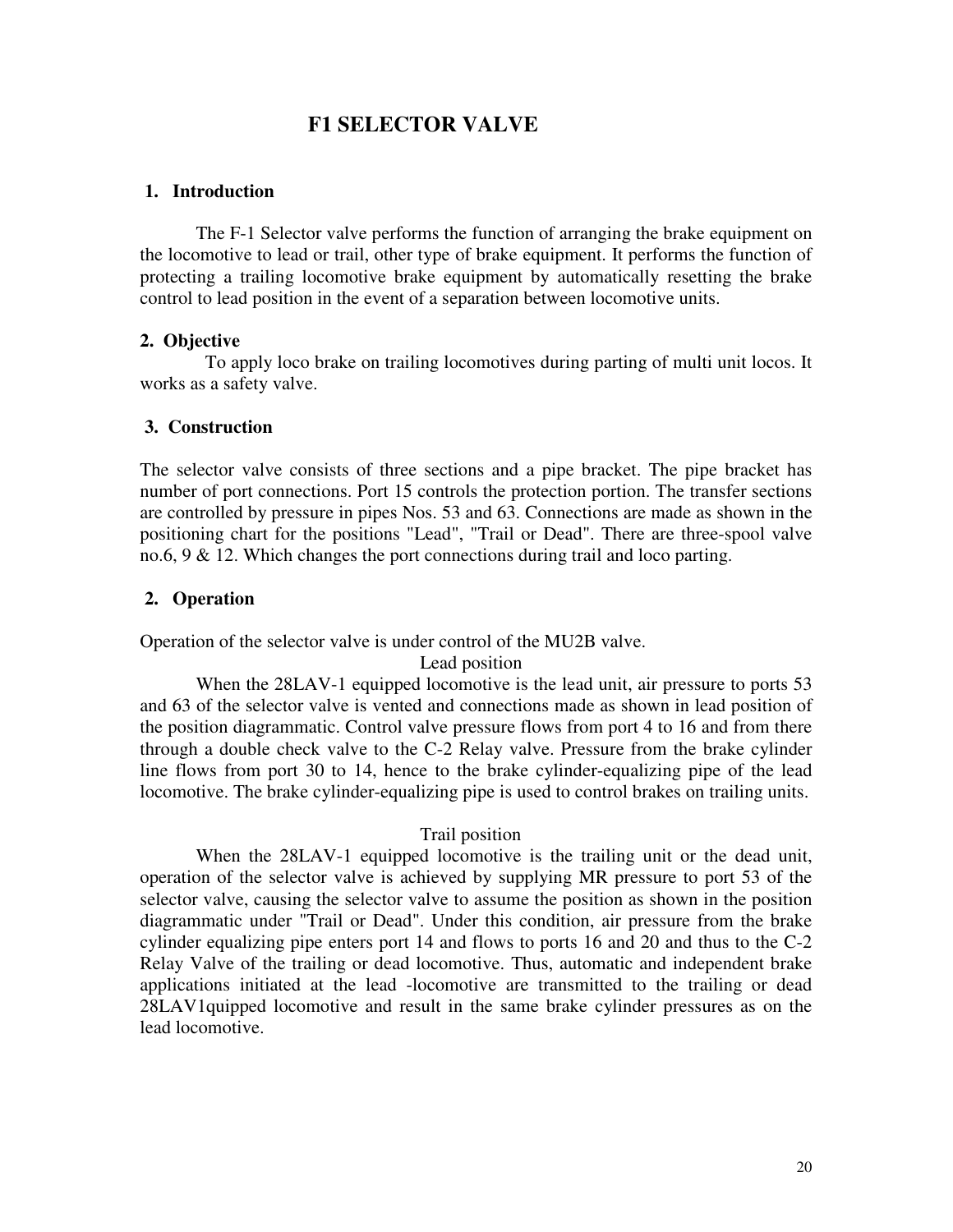## **VA1B CONTROL VALVE**

#### **1. Introduction**

 The VA1B Control valve controls the vacuum of train pipe. It connects the train pipe to atmosphere or exhauster as per variation in BP pressure. It is a very sensitive valve, which works on two deferent pressure 5kg/cm2 and 1.7 kg/cm2. It helps to operate the train vacuum brakes. This valve also acts as a pilot to operate the locomotive air brake through proportionate brake valve.

#### **2. Objective**

 VA1B control valve is deployed in vacuum brake system to apply and release the train brake.

#### **3. Construction**

 The control valve has three portions. Top cover, valve body and bottom cover with protection valve. The valve body contains sleeve, control valve 6, contacted on its upper side through its upper pusher pin 7 to small diaphragm 8 through diaphragm follower 9. It is also contacted on its bottom side through lower pusher pin 19 to large diaphragm 21 through diaphragm follower 22. The VA1B Control valve has six pipe connections (see piping diagram).

- 3 Brake Pipe pressure
- 6 Vacuum train pipe
- 2 --Vacuum train pipe
- 1 Vacuum Control pipe
- 7 Vacuum Reservoir Pipe to exhauster
- 8 Atmosphere through GD-80 filter

 Top diaphragm makes two chambers, chamber A is connected to B P pressure 5kg/cm2 through port 3 and chamber B is connected to atmosphere through a breather port. Bottom diaphragm makes two chambers, chamber C is connected to vacuum train pipe through port2 and chamber D is connected to vacuum control pressure 1.7kg/cm2 through port1.

#### **3. Operation**

 The VA1B control valve is actuated through A9 valve. The deferent positions of A9 is described below.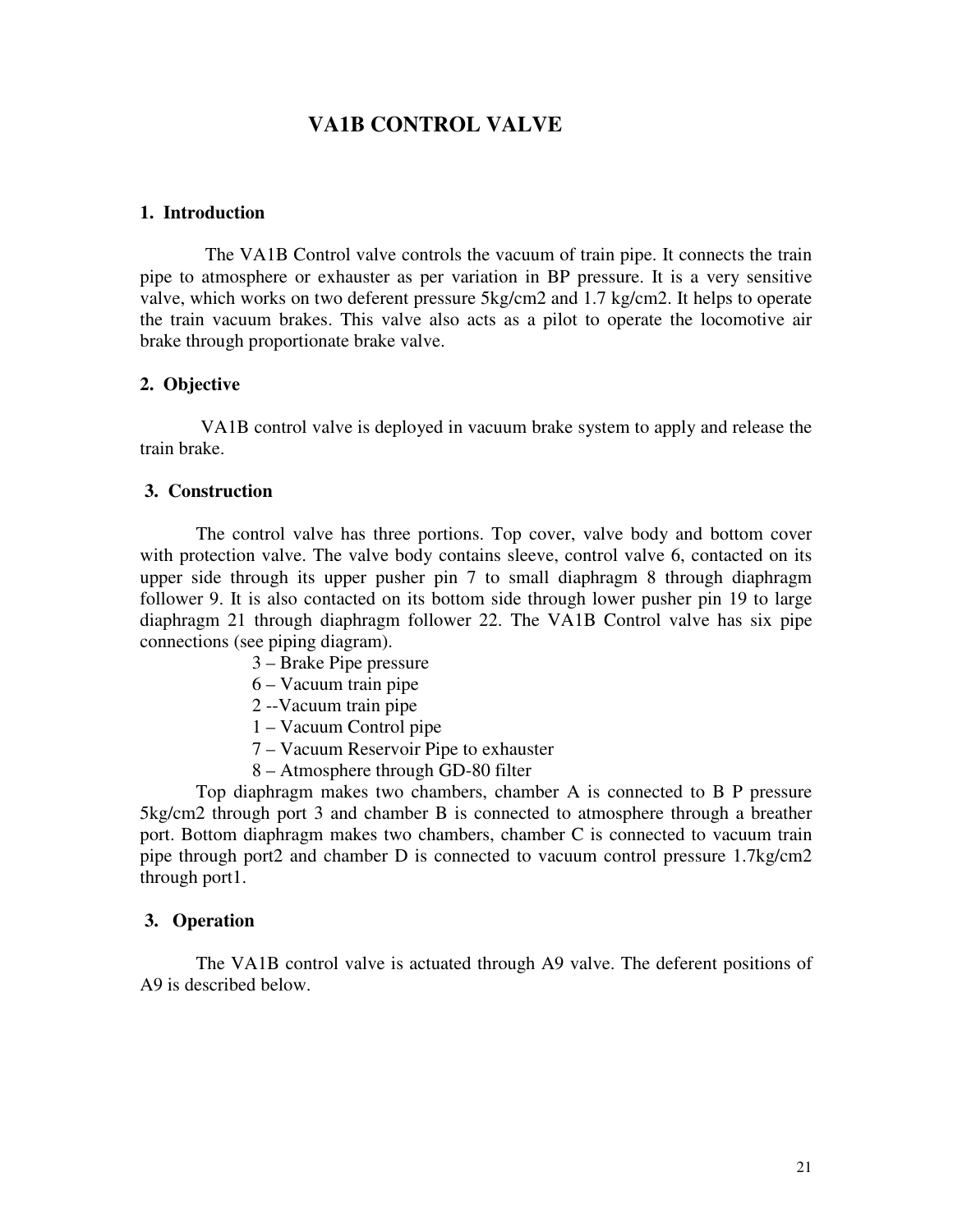#### Release

 When 5kg/cm2 pressure is available in chamber A, 56cm vacuum in chamber C, and 1.7kg/cm2 pressure in chamber D, the valve remains in balanced or lapped position and all the ports are closed.

 Suppose there has been a brake application, in chamber A pressure will drop and in chamber C vacuum will drop. When the A9 valve handle is moved in release position the brake pipe pressure starts increasing, the pressure in chamber A also increases, the control valve moves down connecting port 7 to port 6. In this way the exhauster starts creating vacuum in the train pipe. As the vacuum is restored in the vacuum train pipe and in chamber C of the control valve, the 1.7kg/cm2 pressure supplied to chamber D moves the diaphragm 20 and valve 6 upward. When the vacuum in chamber C is increased to approximately 56cm the upward movement of the valve 6 will lap itself leaving only enough opening to permit the exhauster to maintain vacuum against leakage in the train pipe.

#### Application

 When the vacuum is restored in the vacuum brake system and it is desired to apply the brakes, the brake valve handle is moved to application position, causing a reduction in brake pipe pressure.

 As chamber A of the VA1B Control Valve is connected to the brake pipe, a reduction in pressure in this chamber also takes place. The 1.7kg/cm2 pressure in chamber D then moves the diaphragm follower and control valve upward as the brake pipe pressure is reduced. The control valve connects pipe 6 and chamber C to atmospheric port 8. Thus, atmospheric air pressure enters the vacuum train pipe. Thereby the vacuum brakes are applied on train. The pipe connection no. 2 between chamber C and pipe 6 allows drop in vacuum in chamber C through a choke also and the valve comes to lap position. The constant braking force is maintained against normal leakage. It is understood that two pressure i.e. brake pipe and vacuum are varying and for different combination of these two forces the valve gets lapped position giving different braking forces.

#### **Emergency**

 When it is desired to make the shortest possible stop, the brake valve handle is moved to Emergency position, causing an emergency rate of brake pipe reduction.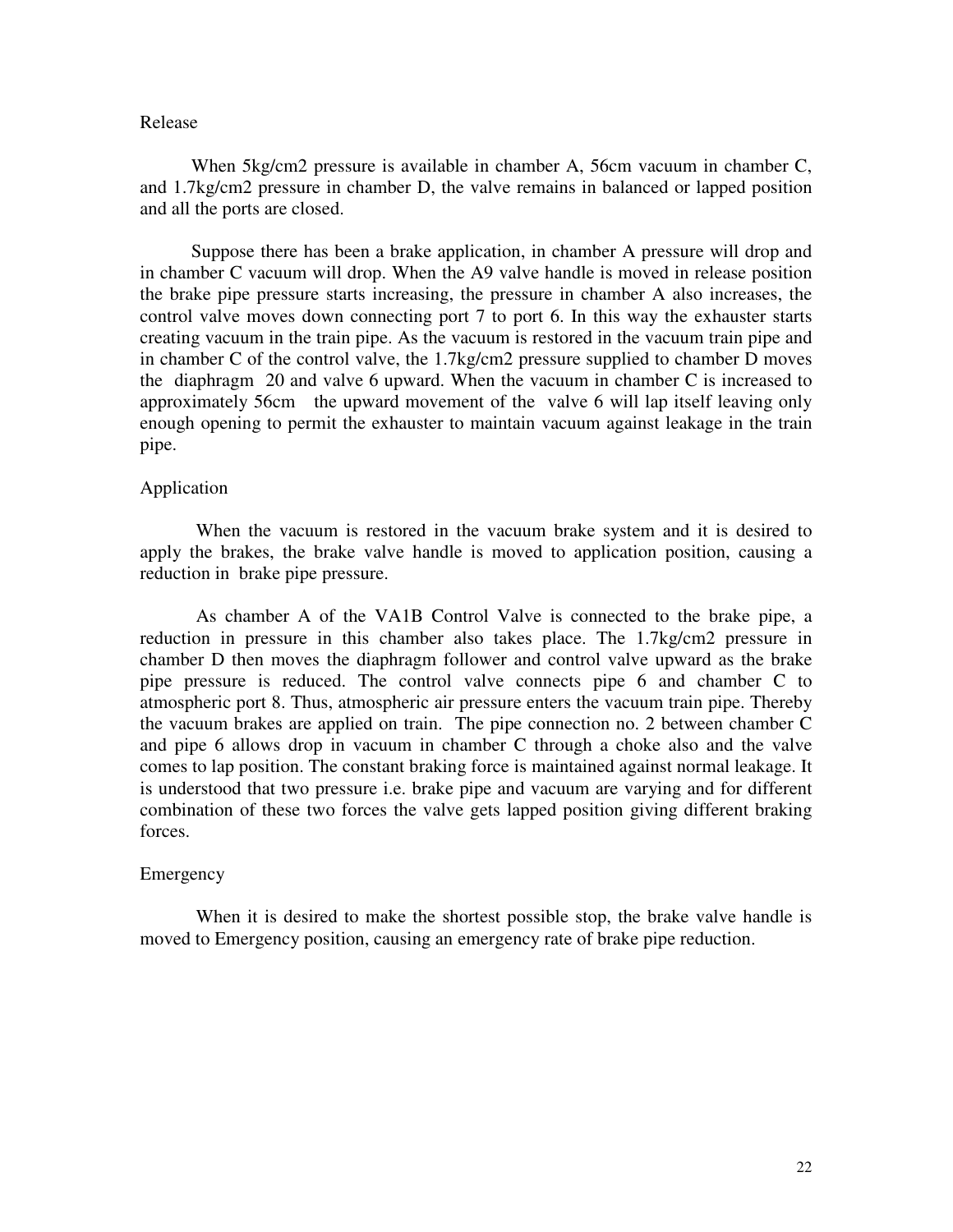The HS4 control air valve also contains provision for reducing any excess pressure in the delivery pipe, as when the pressure called for by the setting of adjusting handle 15 is lowered. Excess pressure in the chamber above diaphragm 11 moves the diaphragm and exhaust valve seat 10 downward away from exhaust valve 5b, The excess air pressure then flows past the unseated exhaust valve 5b, through the exhaust valve spring chamber and the diaphragm spring chamber and out to atmosphere through the opening in the bottom cover.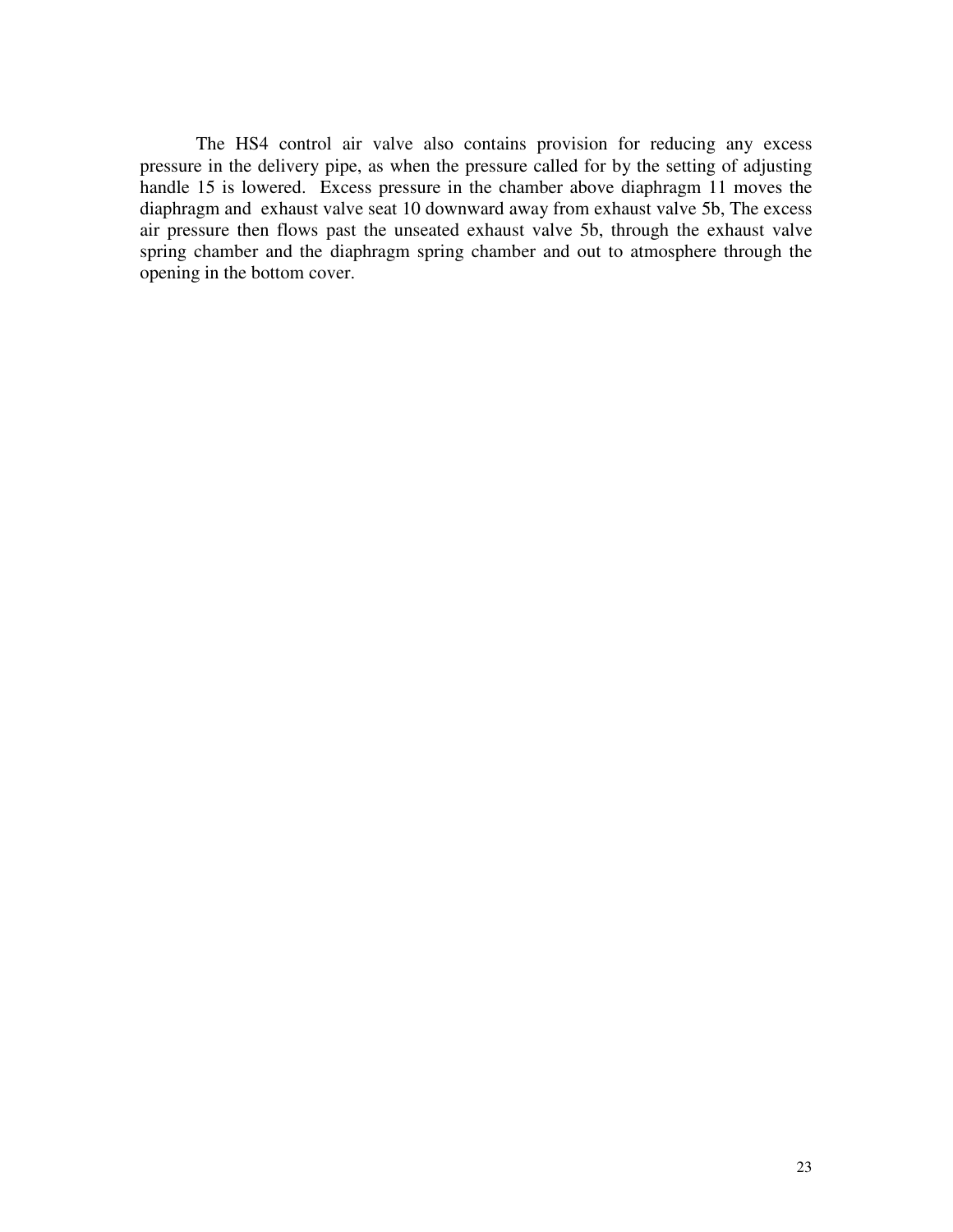## **AIR FLOW MEASURING VALVE**

#### **1. Introduction**

The air flow measuring valve is suitable for use on locomotives that are equipped to operate trains fitted with 28LAV1 brake system and is designed for fitting in the main air supply pipe.

#### **2. Objective**

 This valve indicates the leakage of BP pipe through an indicator in term of wagon. Indicator is provided on driving control stand so that Driver can watch easily.

#### **3. Construction**

 The AFM valve has two main connections, one is connected to main air supply and other to the Additional C2-Relay valve. Choke A is provided to supply MR air to top of disc valve. Disc valve has two small ports, one connects to MR air and other connects to Additional C2 Relay valve. Disc valve is pressed down through a follower & spring on its seat. Choke B is provided in between top chamber of main valve and MR supply line. Choke C is provided to supply `main diaphragm top chamber air' to indicator, when diaphragm moves down word. Choke D is provided for calibrating the valve.

#### **4. Operation**

When the brake pipe is fully charged with air and the air brake is in the release condition, the air flowing from the main air supply through the Air flow measuring valve and to the brake pipe is that necessary to overcome leakage. In this condition the check valve is closed as shown in diagram and air from the main supply passes through choke A in to the space under the check valve follower and out to the Additional C2- Relay valve. It also passes in to the chamber under the diaphragm via the space around the follower. At the same time, air from the main supply passes through a filter and choke B in to the chamber above the diaphragm.

So long as the pressures above and below the diaphragm are equal, the diaphragm floats against the choke C. As brake pipe leakage occurs, the pressure at the outlet port and under the diaphragm falls and the diaphragm is moved down away from the choke C by the pressure above it. This permits air entering the chamber above the diaphragm via choke B, to flow through choke C to an indicator and through choke D to atmosphere.

Choke D is smaller than choke C and an intermediate pressure builds up in the passage between them and registers on the indicator. This intermediate pressure is related to the flow of air through choke C that is controlled by the diaphragm reacting to the pressure under it. As the pressure under the diaphragm and at the outlet port relative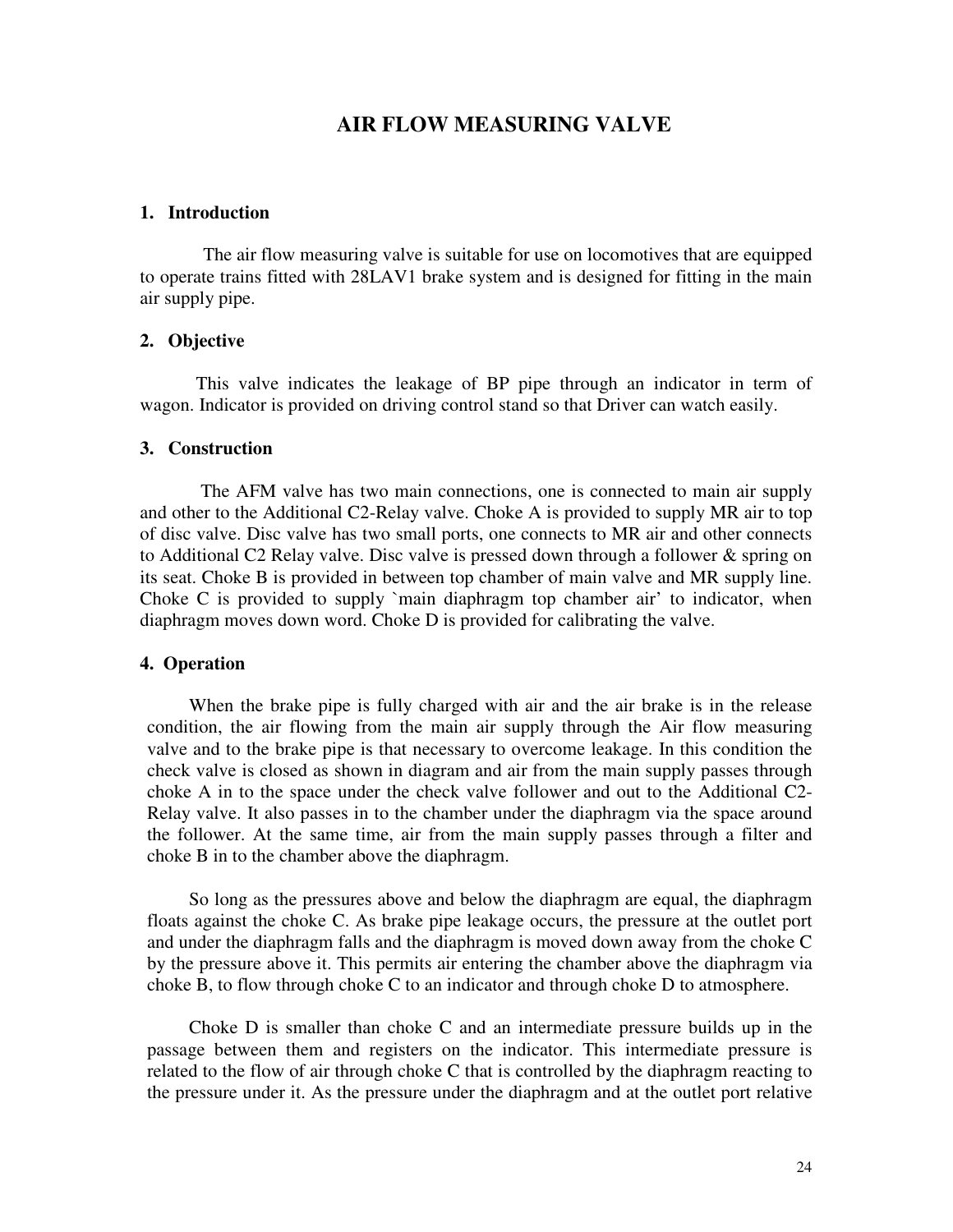to the main supply pressure, also determines the flow of air through choke A, it follows that the intermediate pressure is related to this flow of air as well. The indicator therefore provides a visual indication of the amount of air flowing to the brake pipe. During initial charging or release of brakes, when a large quantity of air passed to the brake pipe, the pressure at the out let port and in spring chamber reduces sufficiently. It allows the supply pressure to lift the disc valve off its seat and permit unrestricted flow of air to the brake pipe through Additional C2-Relay valve. Under these conditions a high intermediate pressure builds up in the passages between chokes C and D, and the indicator indicates a high rate of airflow.

Choke D is variable to facilitate calibration and may be altered by means of an adjusting screw, turning the screw clockwise reduces the aperture and turning it anticlockwise enlarges it.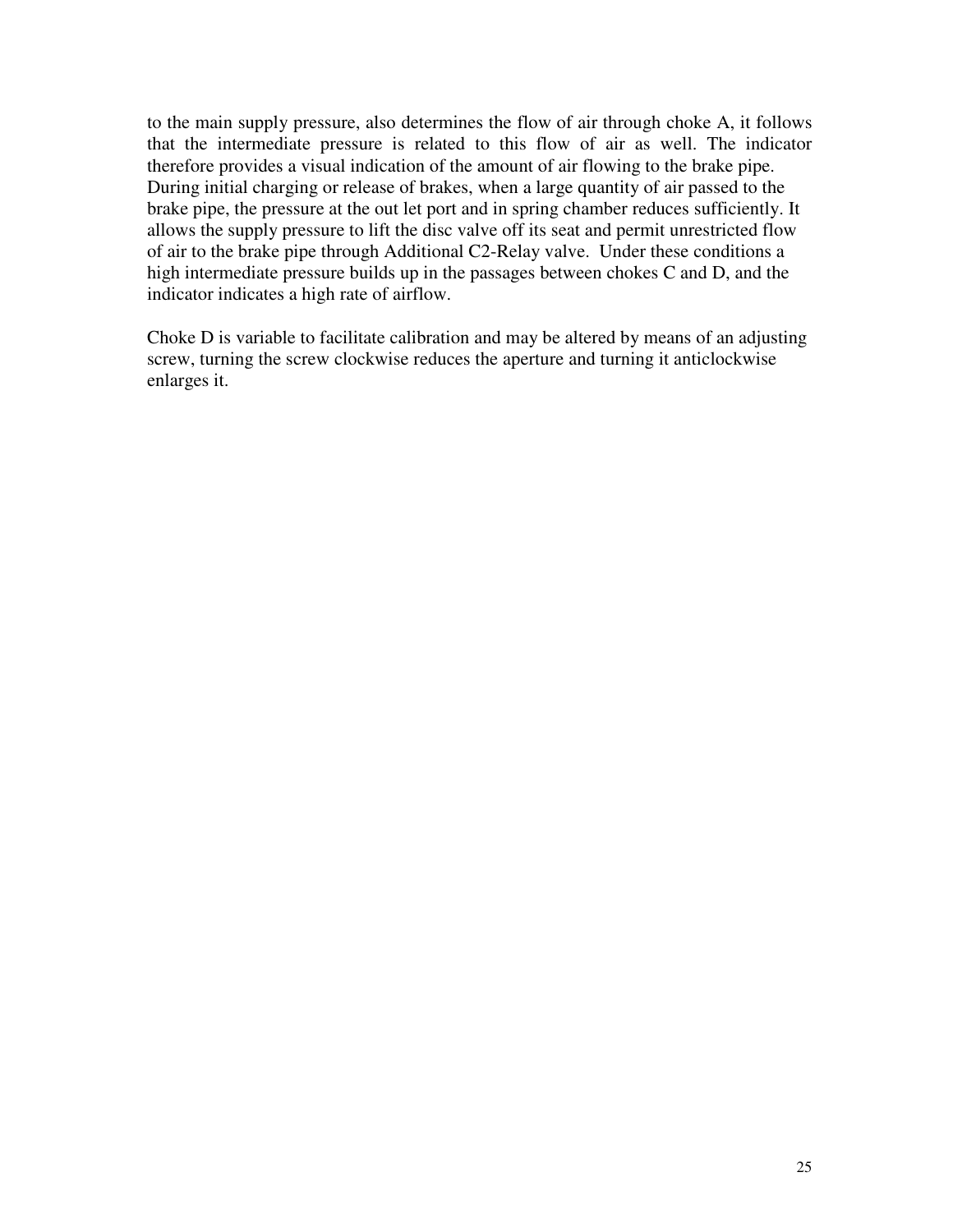## **AIR FLOW INDICATOR**

#### **1. Introduction**

 It is an air pressure gauge with two pointers. Red pointer is called reference pointer, which is attached to a knurled knob and protrudes through the dial glass, so that it can be set manually in any desired position, where as the other pointer moves on the scale depending up on the air flow. The indicator is connected to the measuring valve through R-6 relay valve. The scale on the gauge is calibrated not in the units of airflow but in numbers which normally indicates the number of wagons. The 60 marks correspond to the maximum rate of airflow that can be accepted to overcome leakage on a 60 wagon train.

#### **2. Objective**

 It is a device through which BP (Air brake train ) leakage can be seen in the Driver's cabin.

#### **3. Operation**

When a train has been made up and the brake system is being charged with air before moving off, there is a high rate of flow of air to the brake pipe and the indicator pointer takes up a position in the uncalibrated sector of the scale. As the air pressure in the brake pipe rises and the rate of airflow consequently diminishes, the indicator pointer falls back. When the system is fully charged, it stabilises at a reading corresponding to the airflow, to overcome leakage. If the train comprises 60 wagons, for example, this reading is normally 60 or less, a higher reading indicates excessive leakage from the brake pipe.

 At this stage, before starting the train, the driver sets the reference pointer to coincide with the indicator pointer and thereby fixes a datum point on the scale. The indicator pointer should return whenever the brake is fully released during the ensuing journey, so long as the make- up of the train is not changed.

 Therefore, during the journey, the indicator pointer falls below the reference pointer or rises above it, indicates leakage decreased or increased respectively. During the release process, the indicator pointer falls back steadily towards the reference pointer and the deviation between the two pointers at any time indicates the state of release of the brake. When the system is fully recharged the two pointers approximately coincide again, if they do not coincide it is evident that the brake pipe leakage has changed and the amount of deviation between the two pointers gives the driver some idea of the magnitude of the change. An indicator pointer reading below the datum point shows that the leakage has been reduced, conversely a higher reading indicates an increase in the leakage. Some small variations are to be expected during a journey.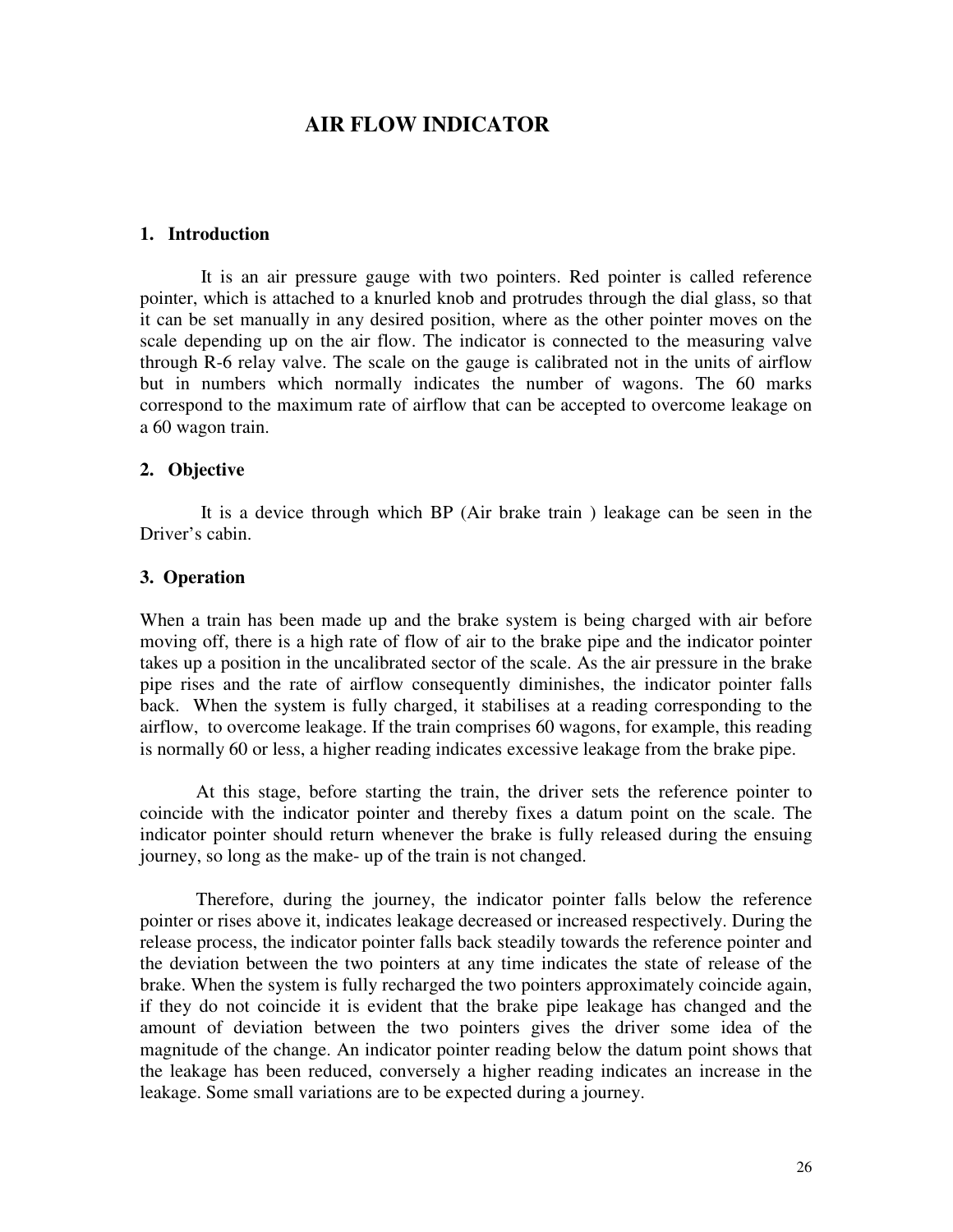If a guard emergency brake valve is opened or a brake pipe coupling is parted or broken, the indicator pointer rises rapidly to a corresponding high reading.

 Whenever the make–up of the train is changed, the reference pointer is reset manually to provide a new datum point.

## **Calibration**

 The Airflow measuring valve includes a calibration choke enclosed by a vent plug. This feature is provided to facilitate the calibration of the equipment on the vehicle. There is a test stand, where the needle valve setting is calibrated on 130 psi charging line. Where AFM valve indicator gauge reads 70 psi.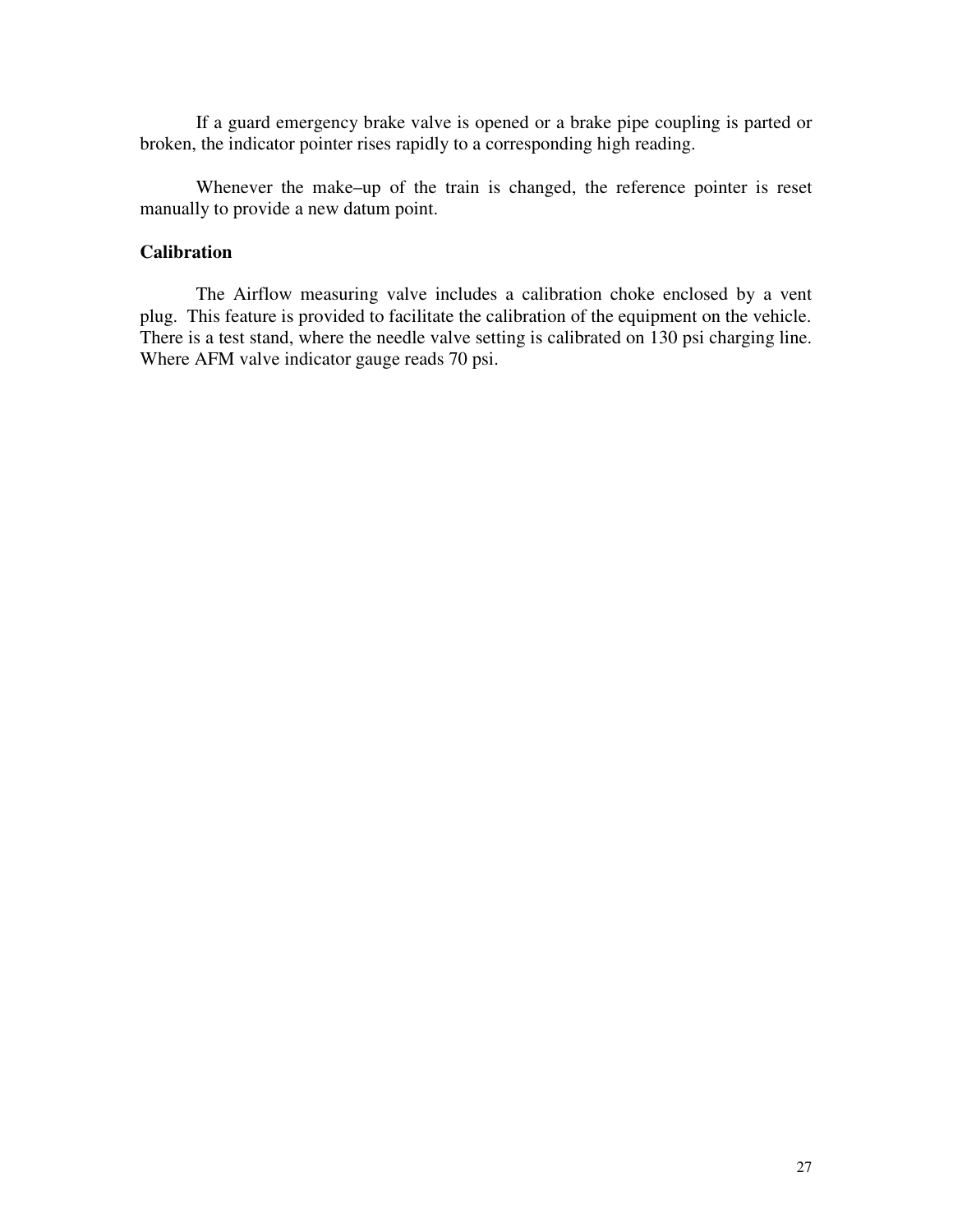## **R-6 Relay Valve**

#### **1. Introduction**

 R-6 Relay valve is a simple relay valve which provides air pressure in 1:1 ratio and is mounted just near the AFM valve. It is required because of long piping from the AFM valve to the indicator.

#### **2. Objective**

 This is a simple relay valve, which provides air pressure in 1:1 ratio and mounted in between the indicator and the AFM valve. It is required because of long piping from the AFM valve to the indicator and unavoidable leakage at joints in both the cabs.

#### **4. Construction**

 R6-Relay valve consists of the cast aluminum cover, houses the spring loaded relay piston and tapped to receive an air pressure signal. The body also aluminum, contains the combined inlet and exhaust valve and is tapped to provide two supply and four delivery ports. A rubber disc protects the exhaust vent in the base.

#### **5. Operation**

 When air pressure signal from AFM valve, is received at port A of the R-6 Relay valve, air flows in chamber C between the cover1 and the top of the relay piston assembly 2. A relatively small-applied pressure reacts quickly over the larger area of the relay piston 2 and forces the piston down against the spring 7. This movement of the piston closes the exhaust passage 6 and the valve sheet 13 opens the inlet/exhaust valve11, which is also moved down against the return spring 10. Air then flows from main reservoir through port B to chamber D and from there it passes out of the delivery port E. This flow continues until the force of the applied air pressure above the piston balances the combined forces of the piston, valve return spring and the air pressure beneath the piston. After getting balanced the piston moves up closing the inlet/exhaust valve. The valve is now in the lapped condition with both the inlet and the exhaust closed. If the signal pressure from air flow measuring valve is reduced at the port A the force below the piston is now greater , and the piston rises until the valve seat 13 is lifted clear of the valve allowing air to atmosphere past the rubber flap at 6 through the hollow passage in the piston at 5. The exhaust of the air continues within the force below the piston is reduced to balance t hat above the piston and the exhaust of air closes again, bringing the valve in lap condition. This phenomenon is repeated wherever the applied pressure at port A is varied, either up or down as the valve is self-lapping.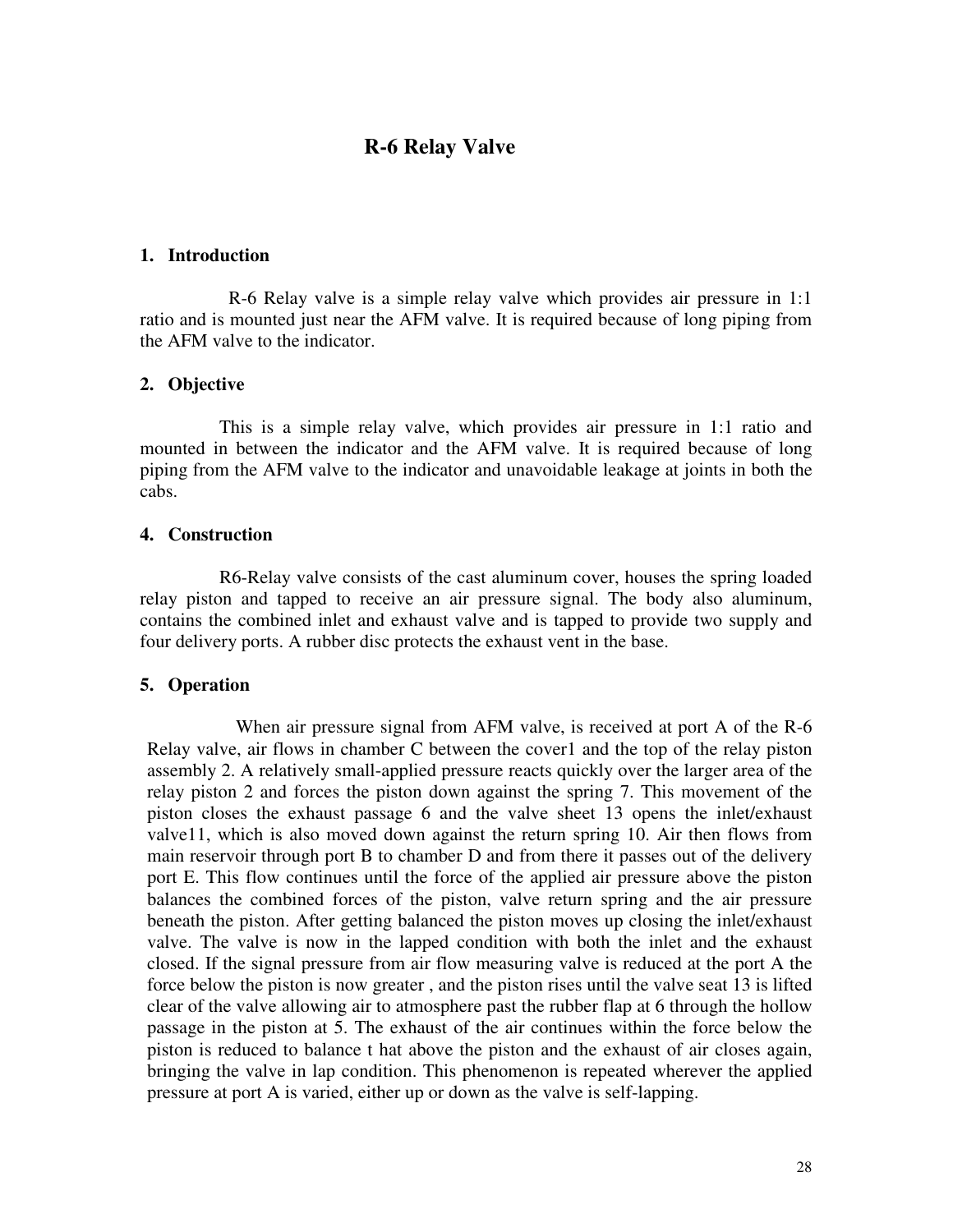## **AIR DRYER**

#### **1. Introduction**

 Air dryer is a complete air cleaning and drying unit, which is provided in between MR-1 and MR-2 of Diesel Locomotive. It helps to the Automatic Drain & Check valve also by purging the Dryer system. Purging is the removal of collected moisture from the desiccant beeds. Drying means the desiccant in the dryer is drying the compressed air by absorbing the water vapour from the air passing through that tower. It supplies dry and clean air to the locomotive brake system.

#### **2. Objective**

 The primary purpose of the dryer is to provide dry, oil free and clean compressed air to the locomotive brake system.

### **3. Construction**

 The current design consists of a borosilicate coalescing filter known as pre coalescer and twin regenerative desiccant towers that operates simultaneously. These two towers are connected to pre coalescer to remove oil and water aerosols. Pre coalescer and dryer towers are connected by a common inlet and outlet manifold with solenoid assembly. All the electrical controls, which program the sequence of operation, are located in housing attached to the outlet manifold.

 The first component is a multi layered Pre coalescing element. Two other layers are constructed by small microscopic fibers, which are random in size to enhance the collection of oil and water aerosols. The unit is mounted with aluminum housing with a pneumatically operated double seated drain valve, attached to the sump.

 The second component is a pneumatically controlled inlet check valve located within the inlet manifold for each of the identically designed dryer tower. Each dryer tower consists of finned aluminum housing containing a desiccant canister. This canister includes a pneumatic compactor to hold the desiccant tightly within the canister to minimise attrition or dusting of the desiccant and a mesh filter that is attached to the bottom of the desiccant canister along with the pneumatically operated single seated purge.

 The third component is a spring-loaded outlet check valve mounted in the outlet manifold of the dryer towers adjacent to the humidity indicators.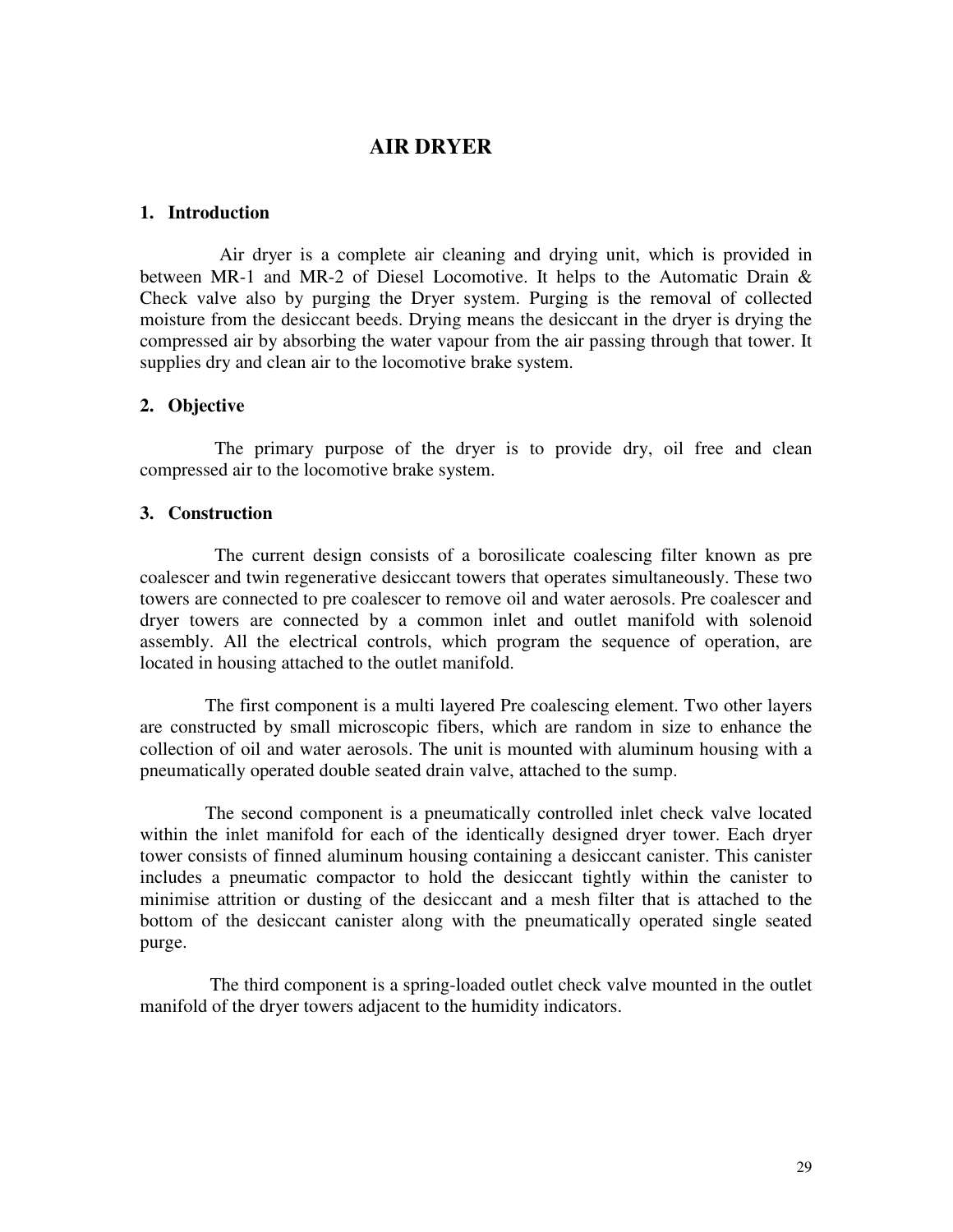#### **4. Function**

 Air from no.1 MR flows into the Air dryer inlet manifold down to the cell of the pre coalescing element and exits through the pre coalescing element where oil and water aerosols are collected. Air then flows up around the out side of the element and through the interning manifold to both of the dryer towers. Contaminants such as oil and water aerosols are collected in the element, migrate to the sump. These contaminants are then discharged to the atmosphere through a double seated pneumatically operated drain valve attached to the bottom of the pre coalescing sump. This valve is activated momentarily each time of the dryer cycles. Filtered air leaving the pre coalescing element passes through the manifold with pneumatically operated inlet check valve and inters the top of each of the air dryer tower.

 The internal design of the housing slings the air down word around desiccant canister in a simplified path. This simplifical movement cools the air and separates moisture from the air, which settles in the sump at the bottom of each tower. The air then flows through a oval stainless steel mesh filter attached to the bottom of the desiccant canister. The secondary filter restricts and collects all droplets and contaminants not removed by the pre coalescing element. The filter is self cleaned each time the single seated pneumatically operated purge valve is operated at bottom. The actuation of the valve also expels to atmosphere any separated water, which is collected in the sump. The air passing through the secondary filter now passes upward through the desiccant bed where water vapour is absorbed by the desiccant beeds. The result is that the air existing top of the canister is very dry with an extremely low relative humidity. The dry airs now flows through the outlet manifold, which contains the humidity indicators and the outlet check valve prier to entering the locomotive air system. The identical airflow through both towers permits the maximum flow of air to charge the air system initially. When the locomotive air system pressure reaches a pre determined point normally 100 psi+/-5, a pressure switch within the dryer closes. This supplies power to the timing control circuit, which energises the solenoid on one tower and the tower start purging.

### **5. Drying and purging cycle**

 There is an arrangement of drying and purging cycle, which is governed by timer circuit. One tower drying by collecting moisture from air while the other purging the collected moisture from the desiccant beeds. It continues for one minute. After oneminute timer circuit changes the position, the tower that was drying begins to purge and the tower that was purging begins to dry air.

#### **6. Timer circuit**

 The timer circuit is electronically timed to operate the tower. When air pressure reaches 100 psi, the pressure switch closes. The timing circuitry energises the solenoid on one tower, which provides pneumatic signal  $\&$  closes the inlet check valve and at the same time opens the purge valve at the bottom of the housing. Simultaneously the spring loaded outlet check valve is closed and stops the flow of air to the tower. A